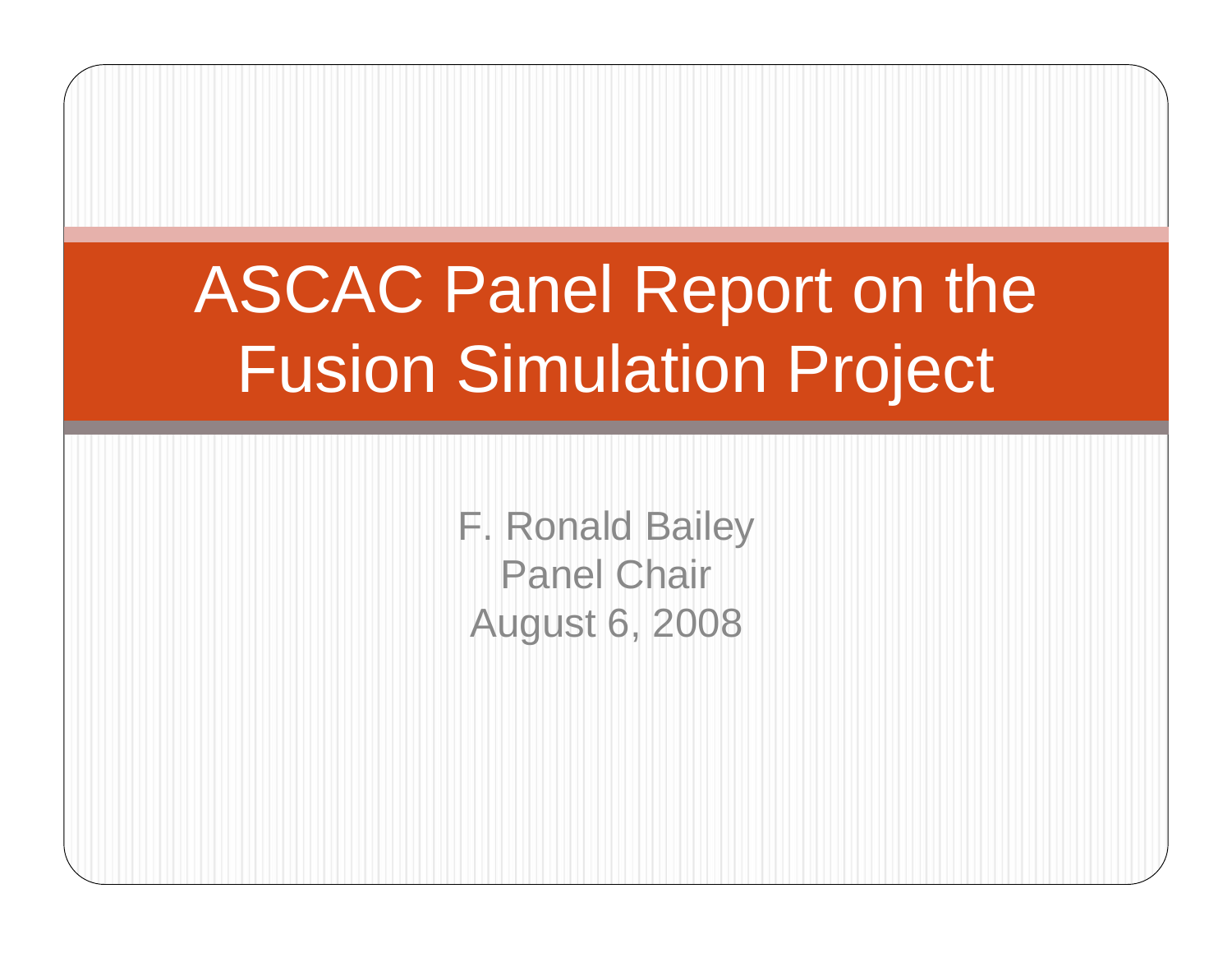



- Introduction
- ASCR FSP Alignment and FSP Project
- FSP Critical Technology Challenges for ASCR
- Role of ASCR in FSP
- ASCR Challenges in FSP Execution
- Conclusions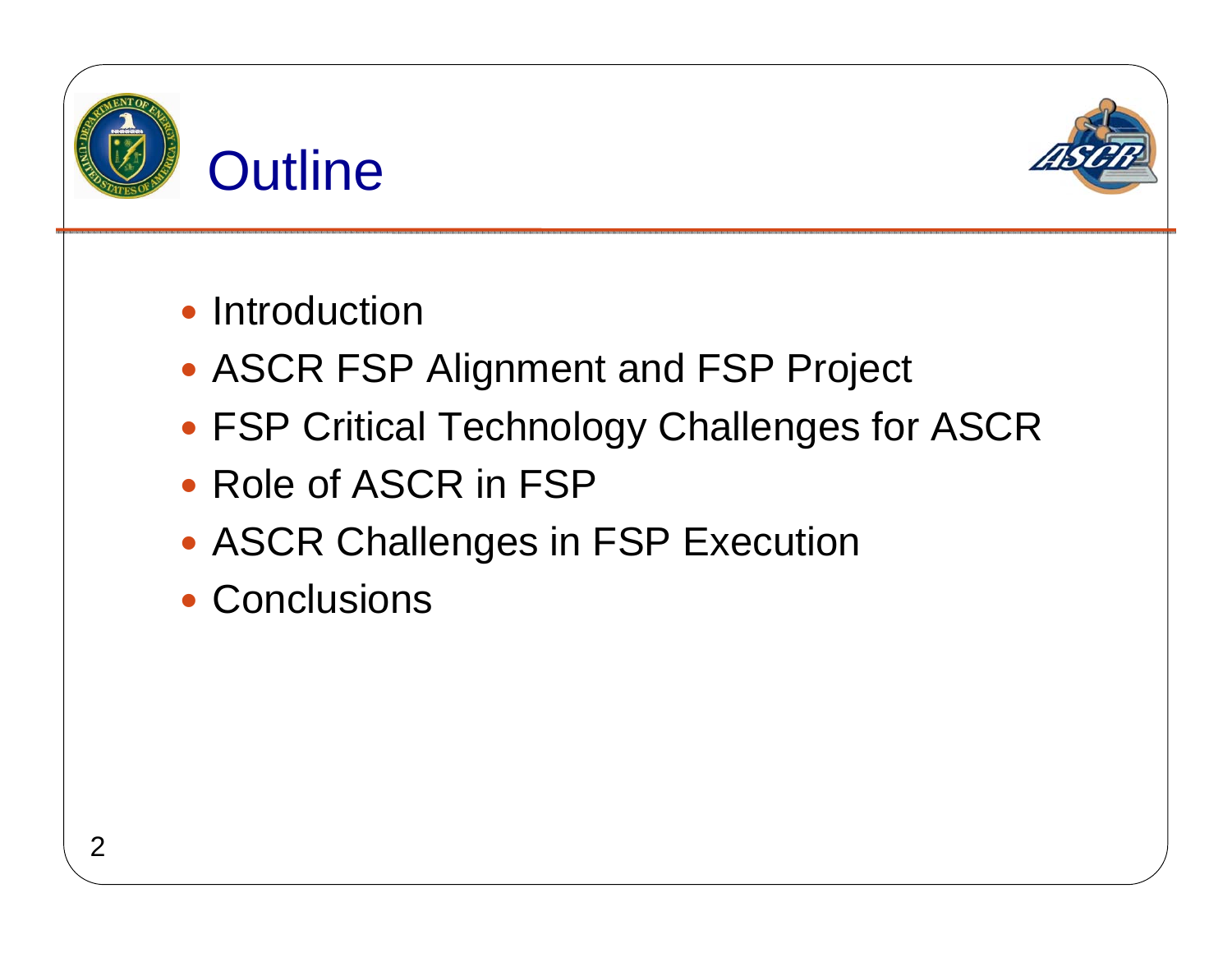



- Dr. Orbach's charge of October 12, 2007:
	- Consider what is being proposed for the Fusion Simulation Project (FSP)
	- Pay particular attention to the most critical challenges in applied mathematics, computer science, and computational science
	- Recommend an appropriate and mutually beneficial role for ASCR in FSP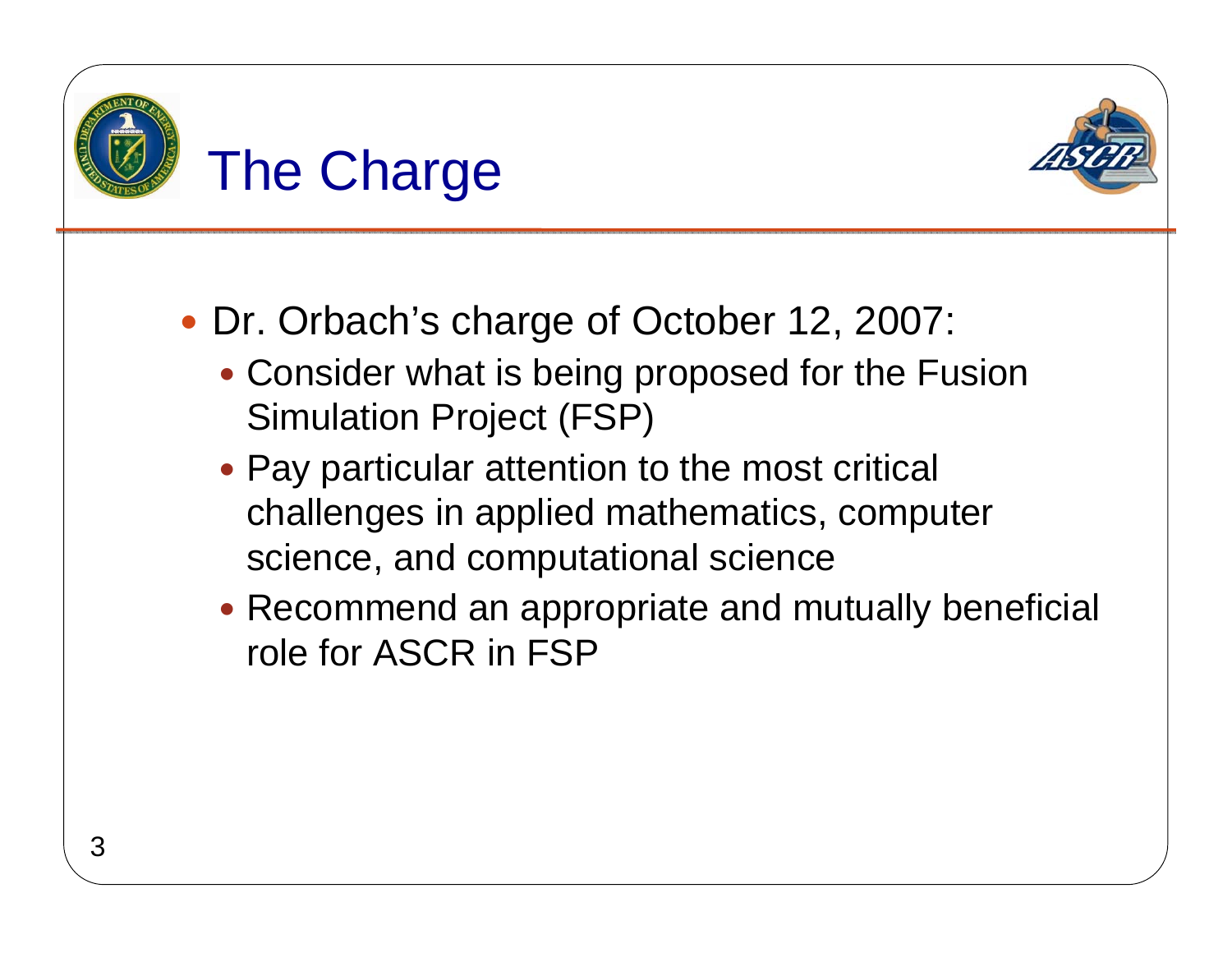



- F. Ronald Bailey, CSC/NASA Ames
- Don Batchelor, ORNL
- David Brown, LLNL
- Steve Jardin, Princeton Univ. Plasma Physics Lab
- Doug Kothe, ORNL
- Rusty Lusk, ANL
- Tom Manteuffel, Univ. of Colorado
- Juan Meza, LBNL
- David Schissel, General Atomics Energy Group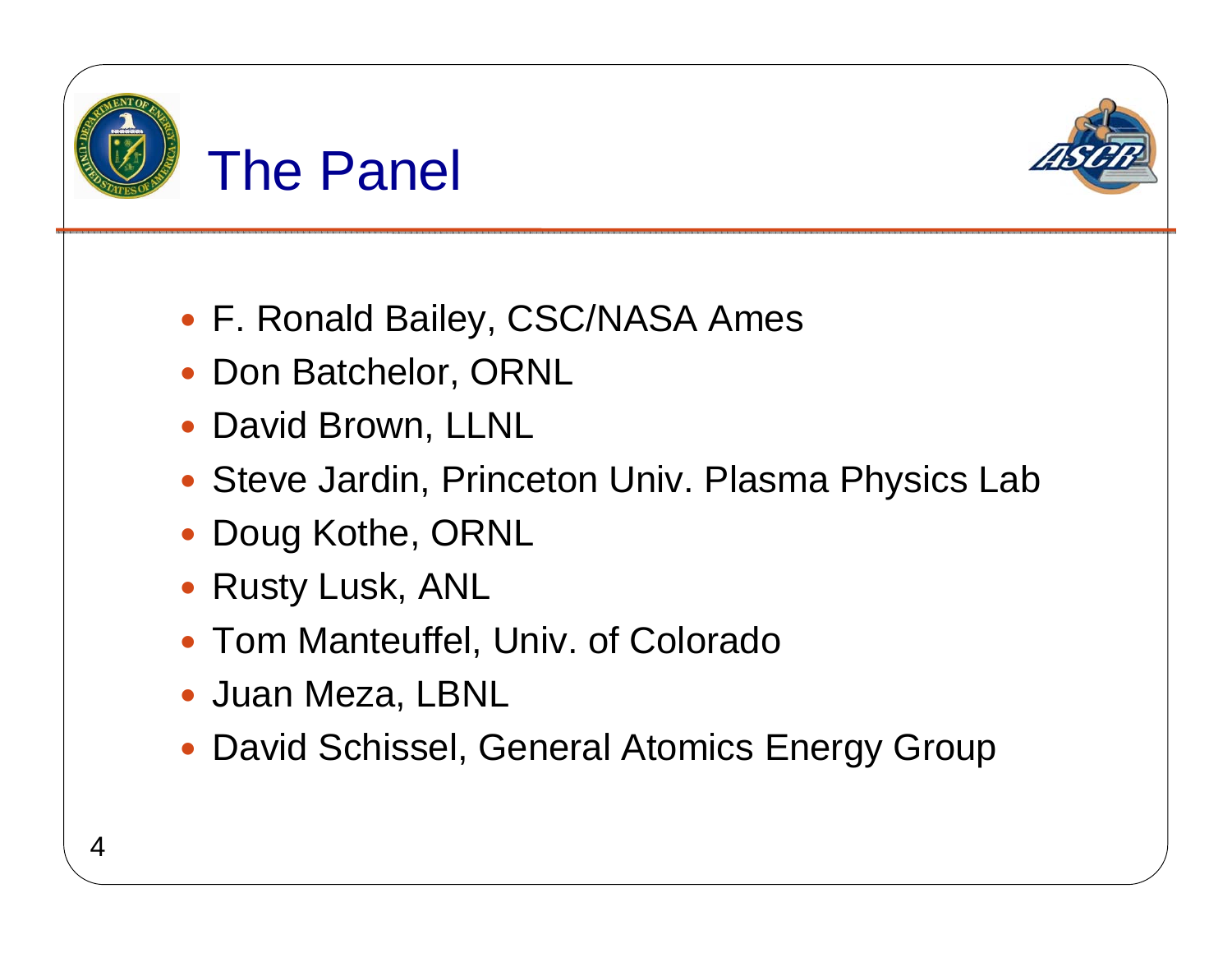

### Panel Approach



- Reviewed FSP reports:
	- FSP Workshop Report (2007)
	- FESAC FSP Report (2007) A1
	- Dahlburg Report (2002)
	- Post Report (2004)
- Conducted one-day workshop (April 30, 2008)
- Held working sessions (May 1-2, 2008)
- Held several telephone conference calls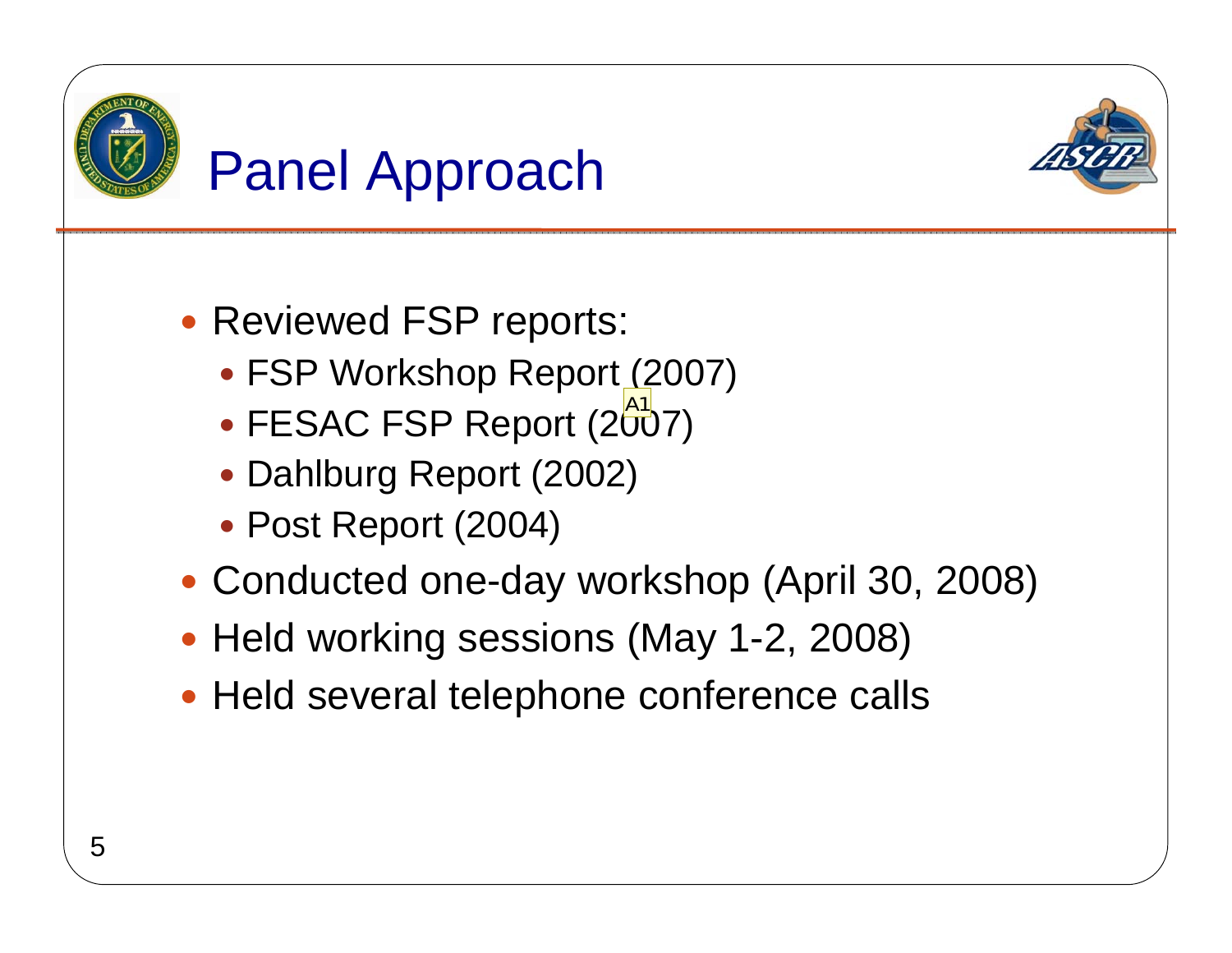**A1 Holly Amundson, 7/29/2008**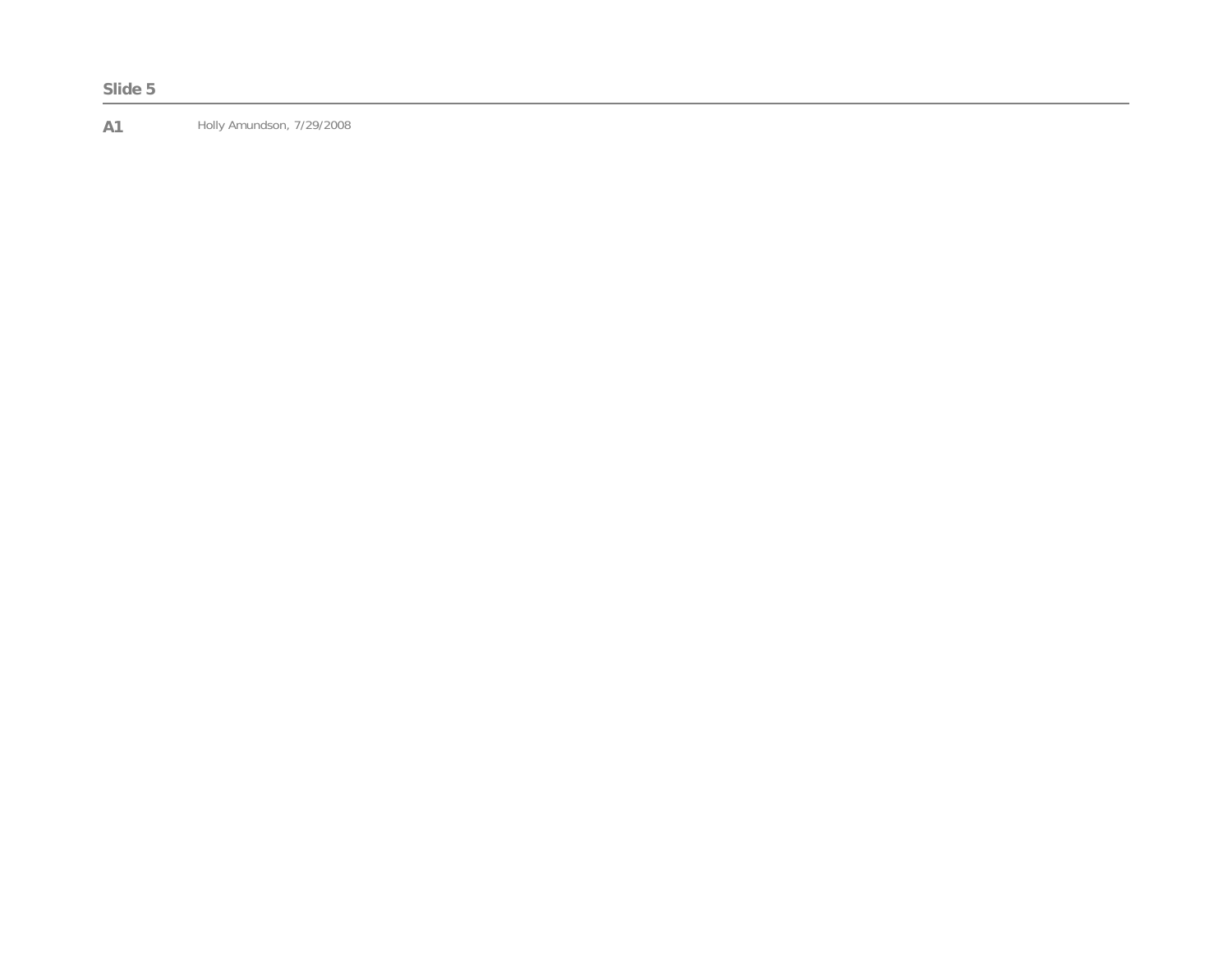



## The Fusion Simulation Project

- 15-year project at approx. \$25M/yr.
- **After 5 years: Integrated whole-device framework for** the simulation of tokamak plasmas to support ITER diagnostics and design, and to review decisions.
- **After 10 years: Simulation facility for meeting** scientific and engineering objectives of ITER capable of comprehensive integrated timeline analysis for control system design.
- **After 15 years: Validated simulation facility for DEMO** reactor world-class simulation capability to maximize ITER benefit.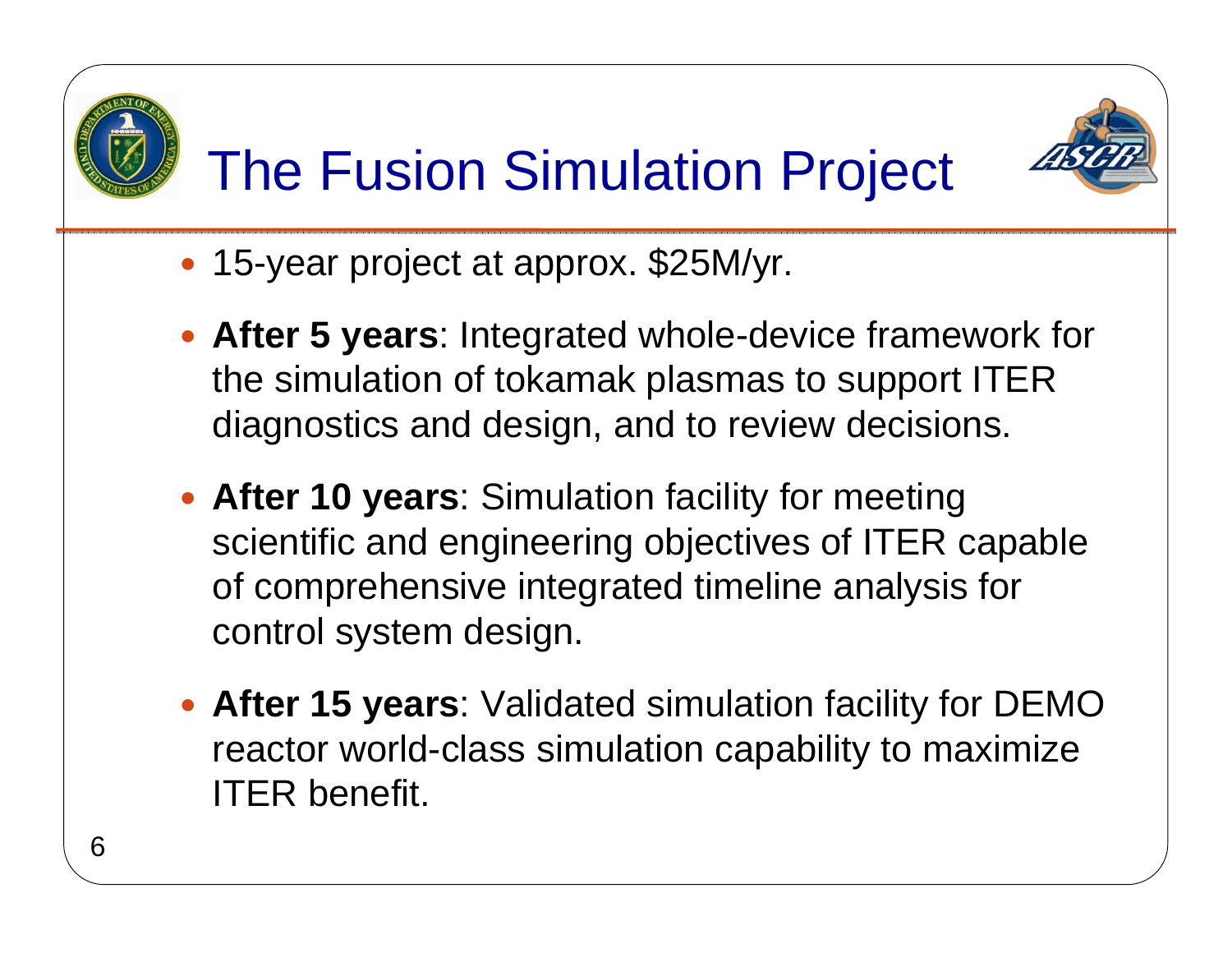

## ASCR Alignment



- ASCR historically strong contributor to magnetically confined fusion simulation
	- PEtSc
	- SciDAC National Fusion Collaboratory
	- MFECC
- FSP well aligned with ASCR goals
	- "FSP agenda for applied math and computer science lies squarely on top of ASCR's 10-year vision.." FSP Workshop Report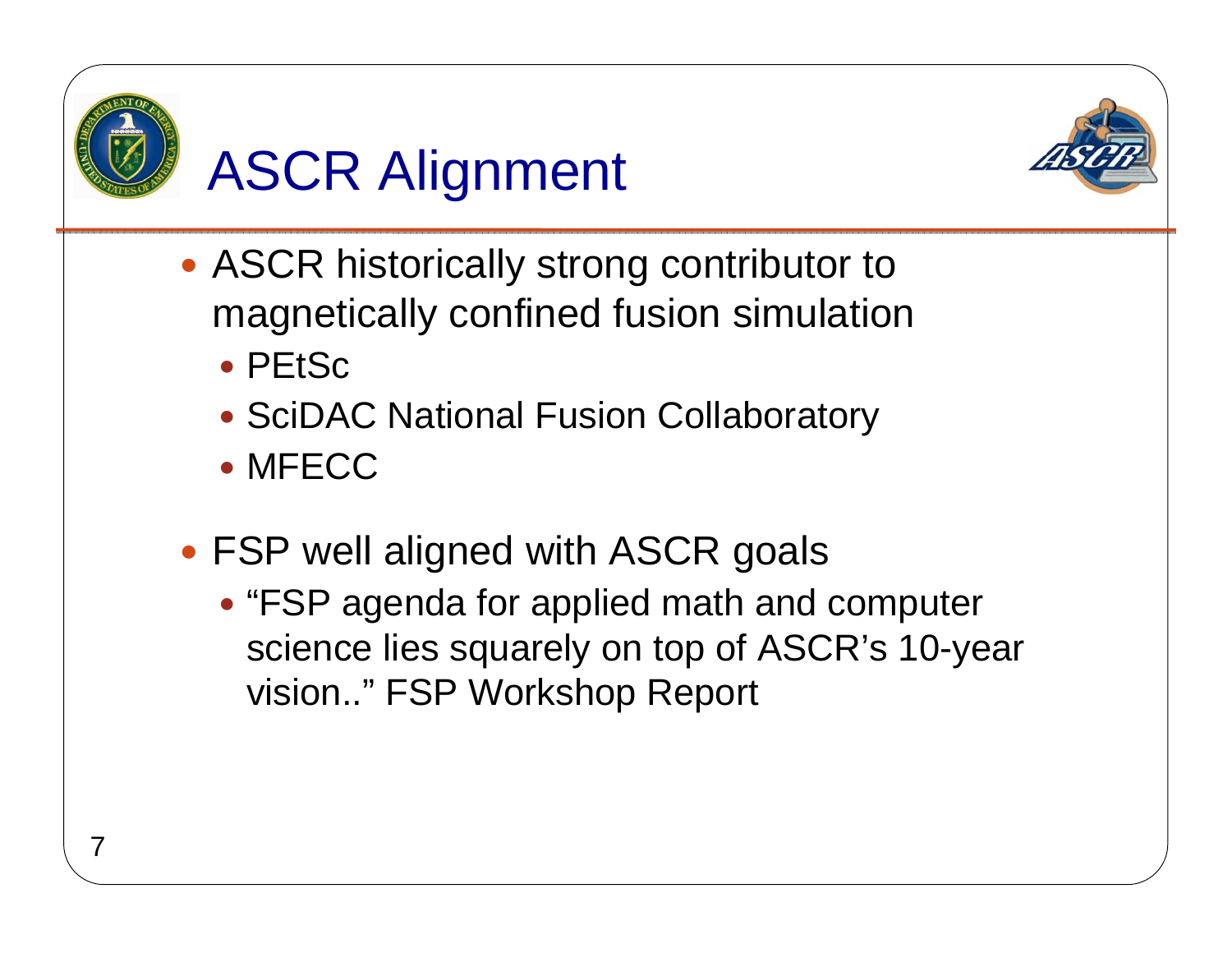

• The needs and goals of FSP for computer science and applied mathematics support are very well aligned with the capabilities and goals of the ASCR Program.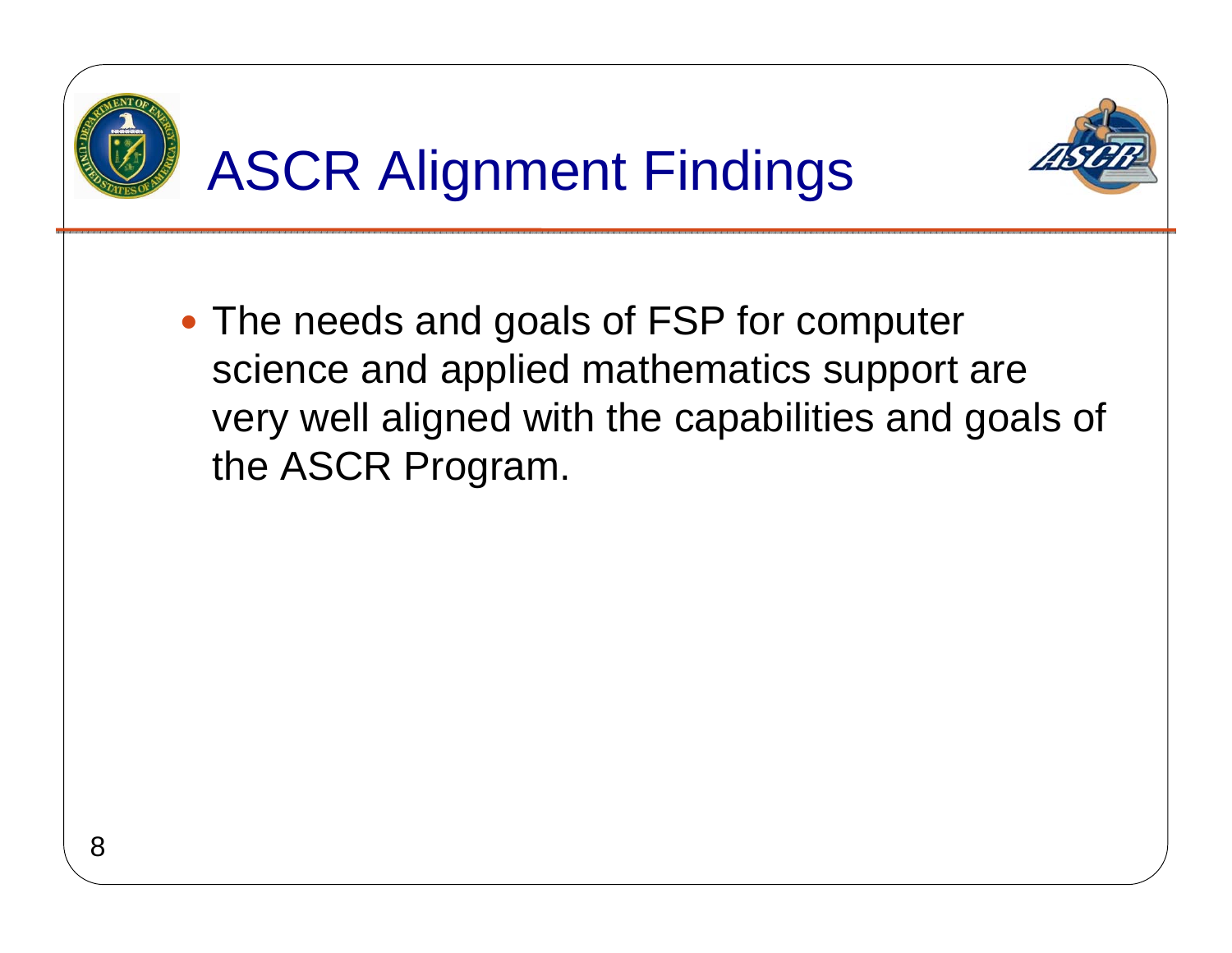

### **ASCR Alignment** Recommendations



• The Panel strongly recommends ASCR seize the opportunity to participate in this exciting project of national importance in partnership with FES.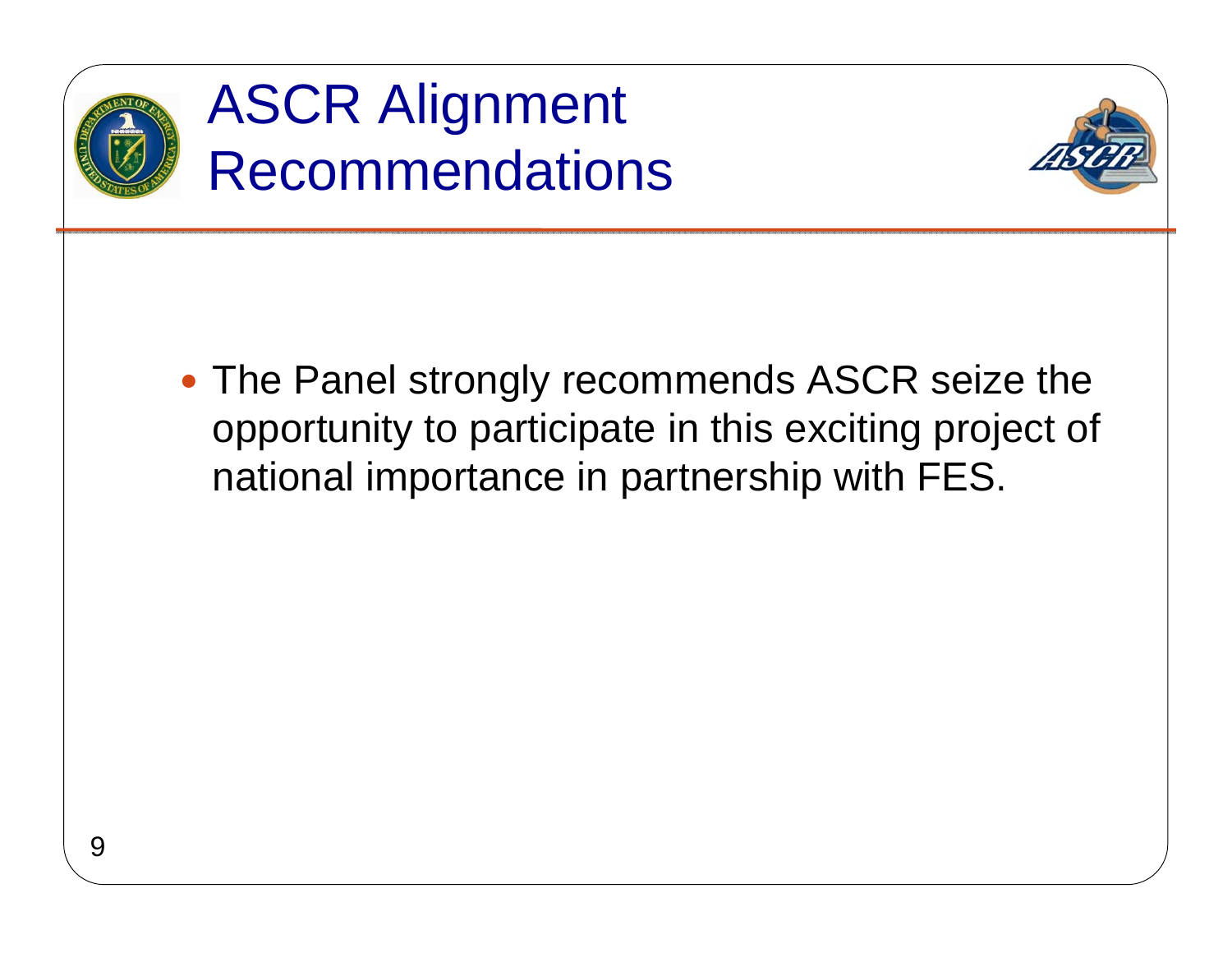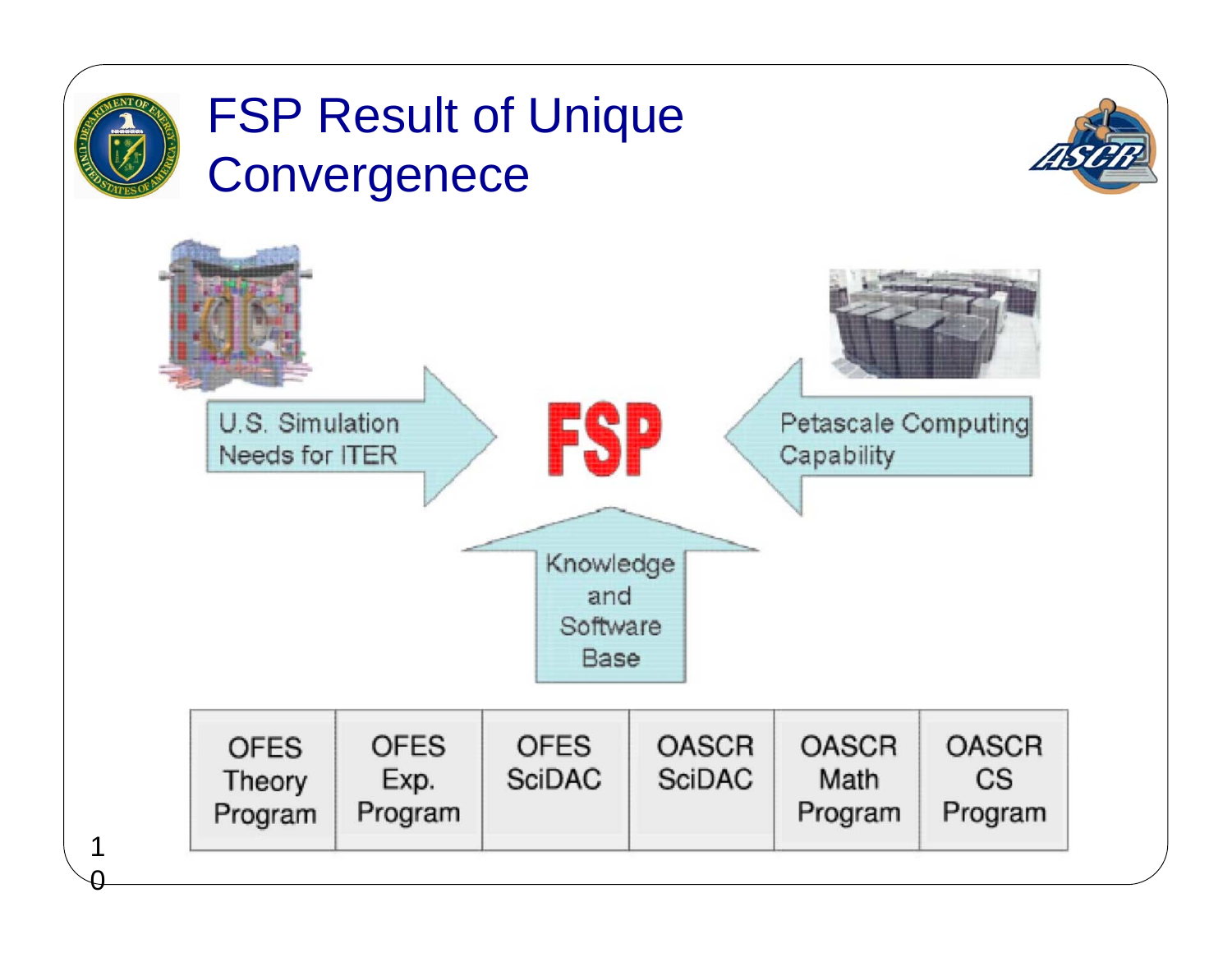

1

### FSP as Defined



- FSP result of over 5 years study and review given good understanding of broad scientific and technical issues
- Rather vague in many respects
	- Research program
	- Integrated computer program
	- Software framework
	- Software toolkit
	- Identification of stakeholders, customers and users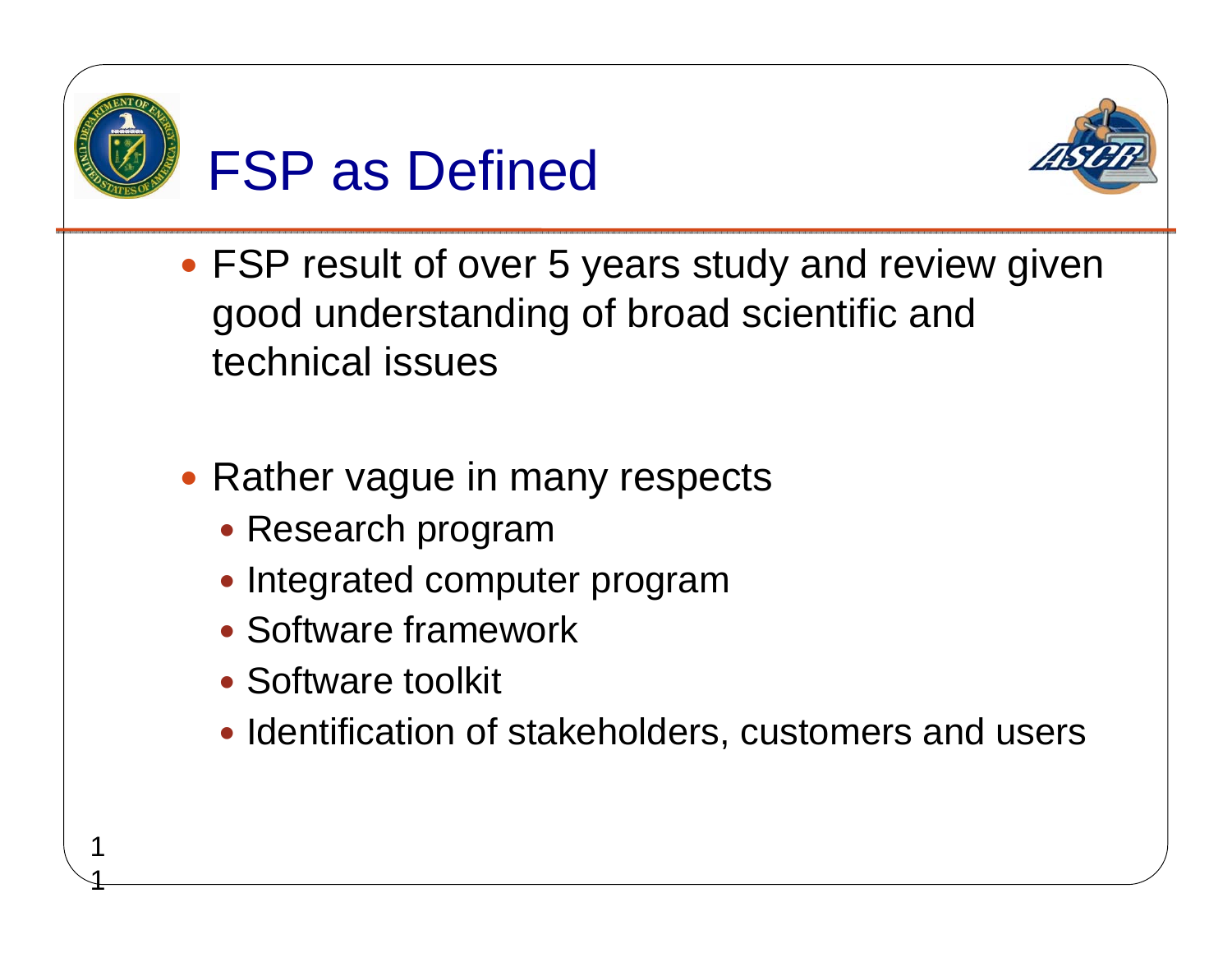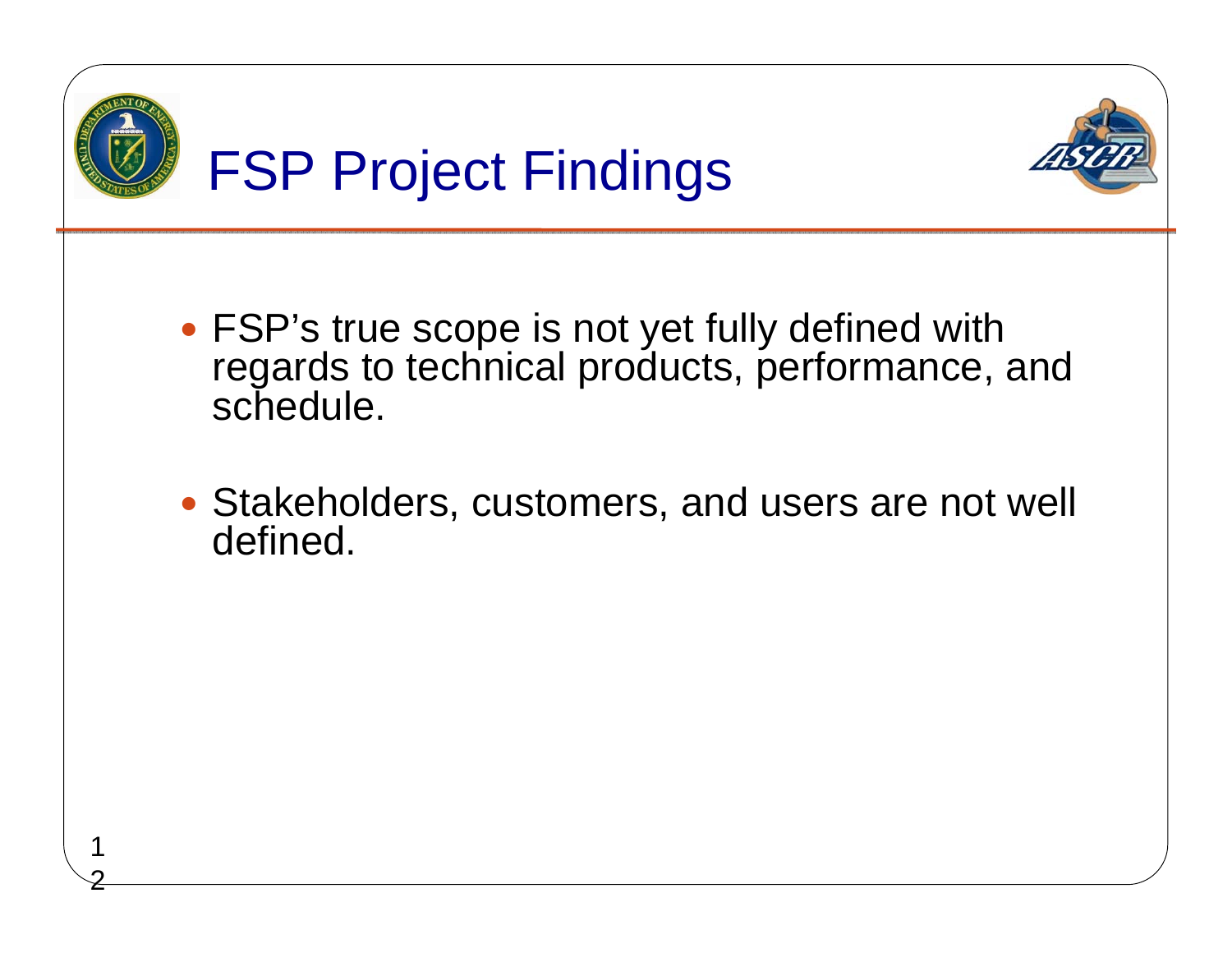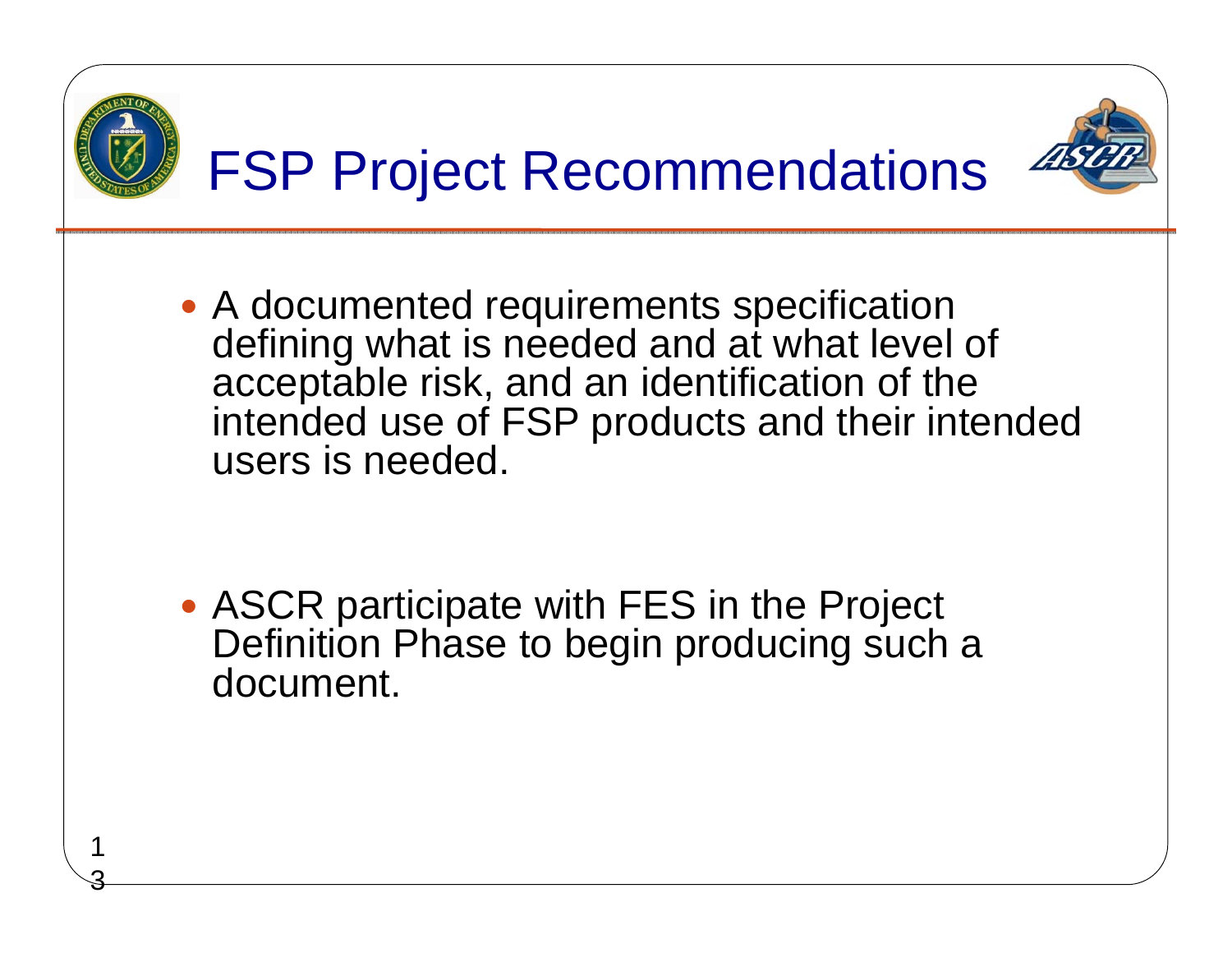

4

#### FSP Critical Technology Challenges for ASCR



#### **• Areas addressed:**

- Critical technologies previously identified
- Applied mathematics
- Computer science
- Computational science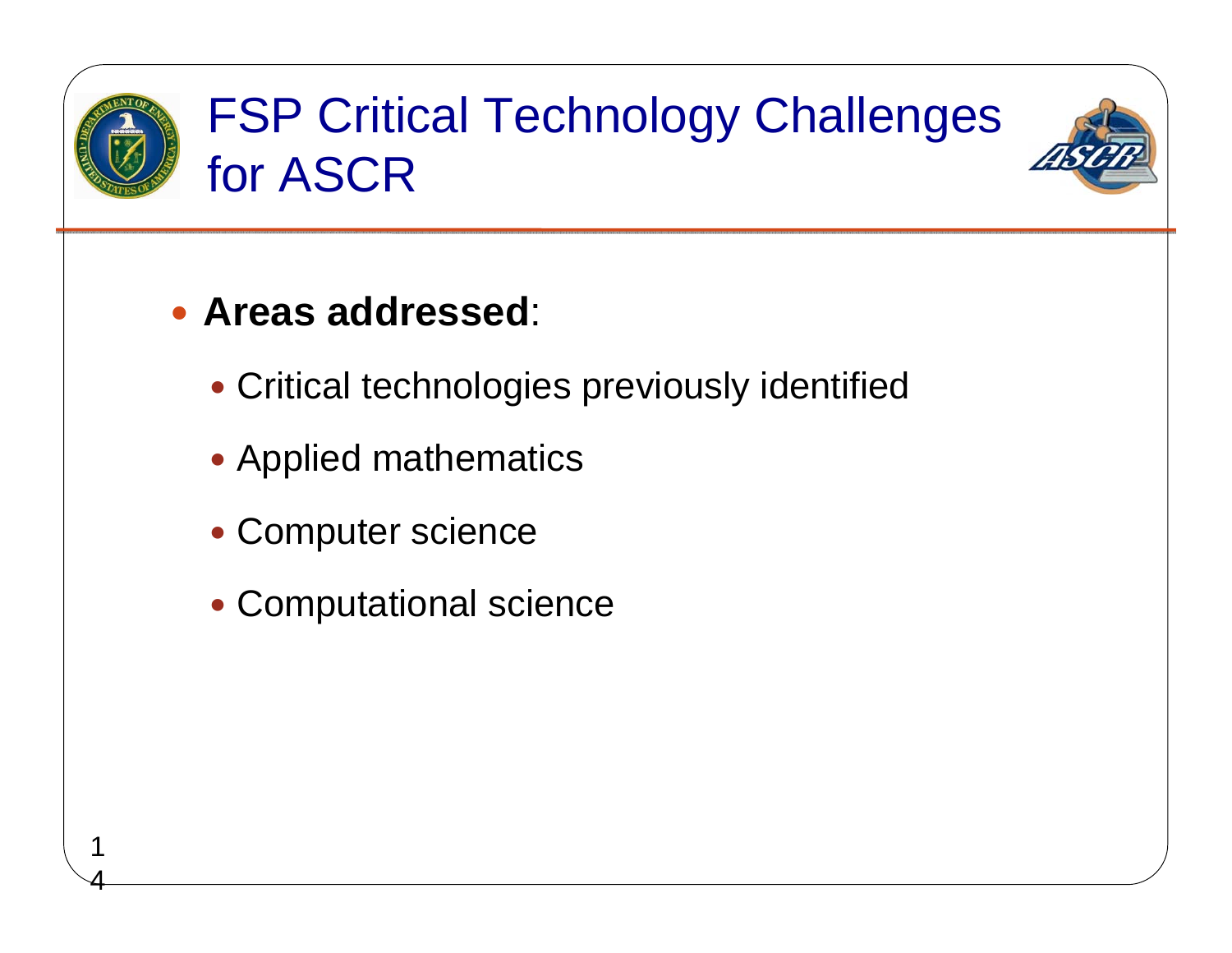

#### Estimate for Brute-Force Scaling Sawtooth Crash Simulations to ITER  $^{22}$



Assuming explicit, uniform grid (Keyes, 2008 FSP Panel Workshop)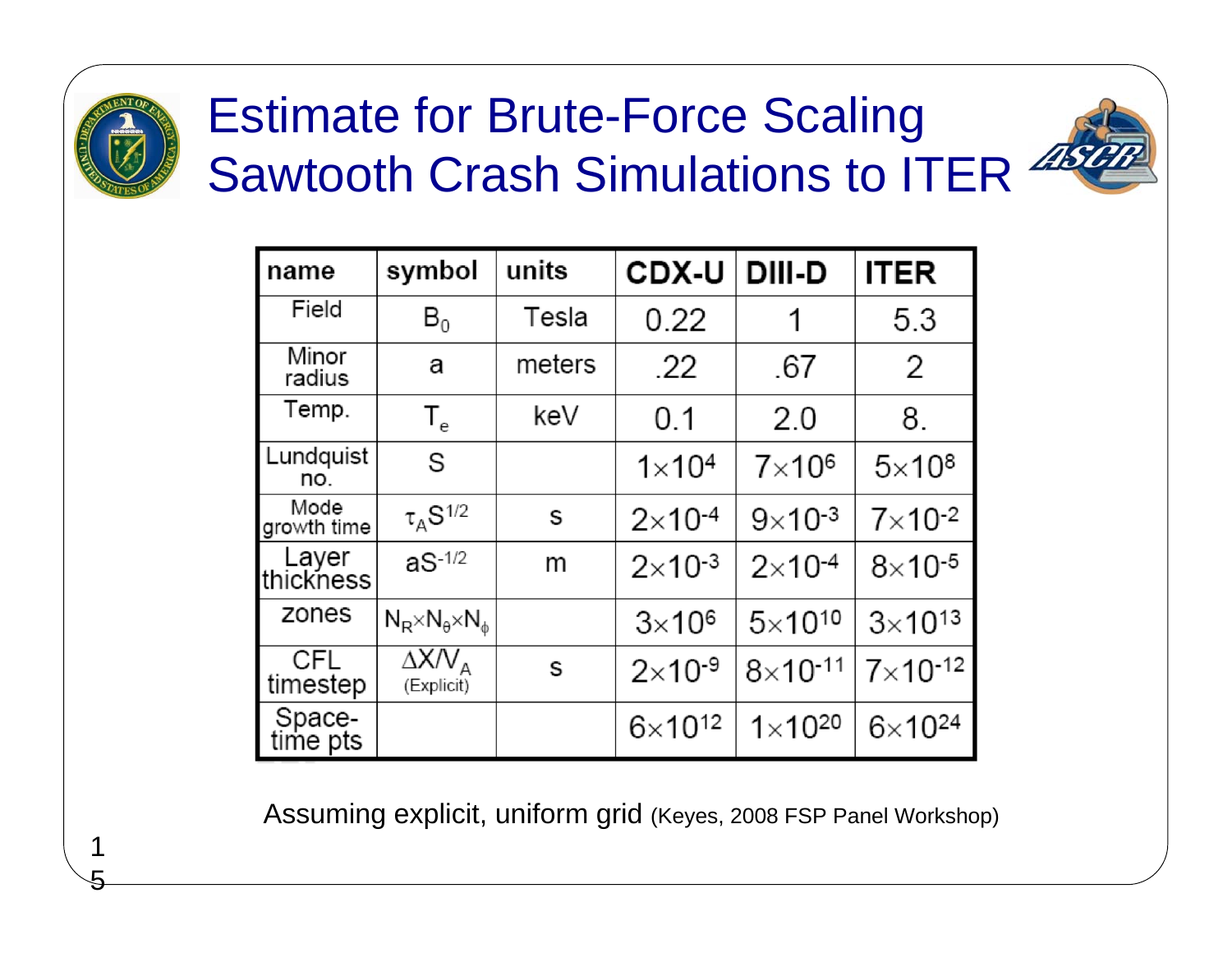

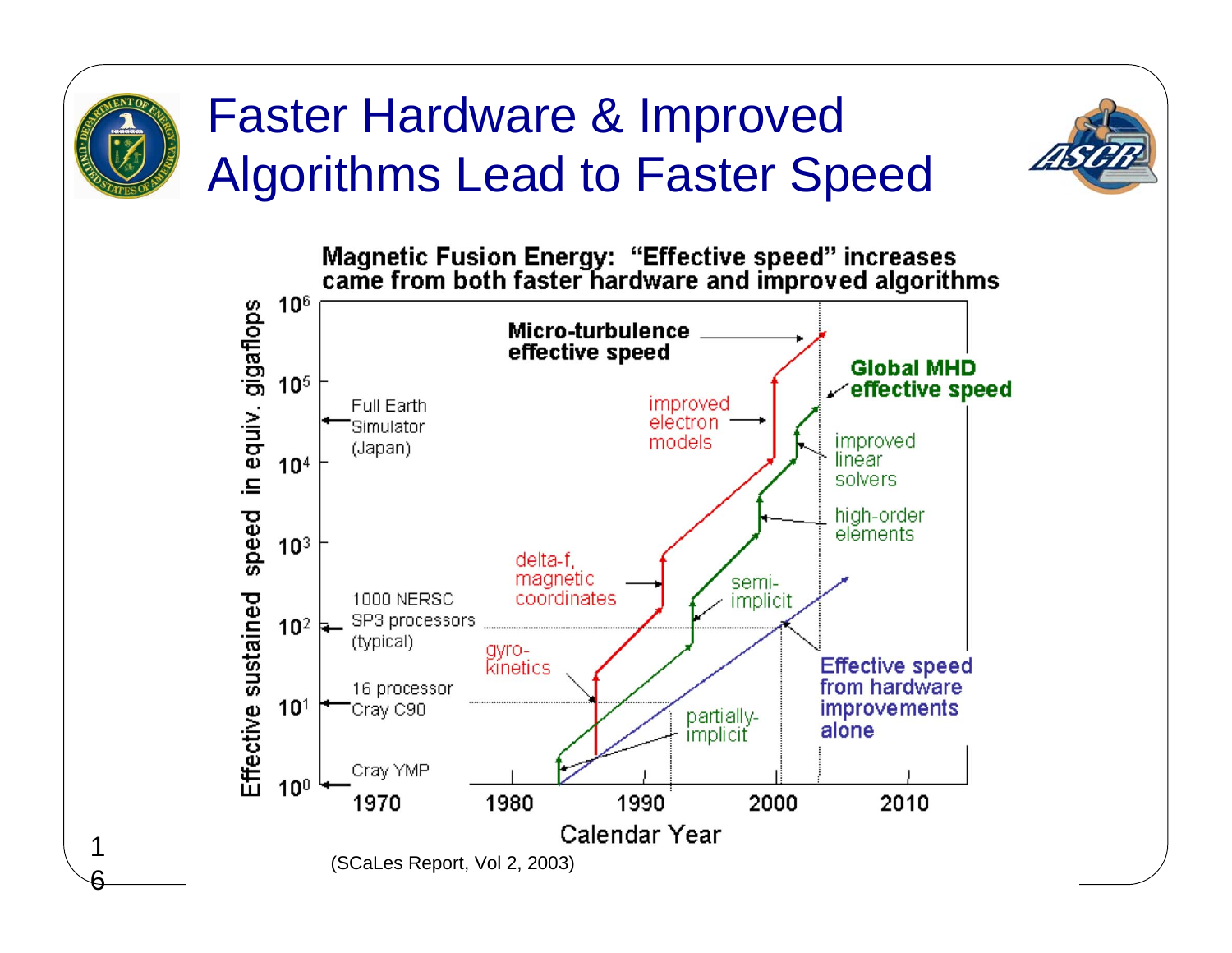

7

### Identification of FSP Critical Technologies Findings



- The 2007 FSP Workshop identification of critical technologies in applied mathematics, computer science, and computational science was reasonably complete.
- Experience in large-scale fusion energy simulations shows coordinating and combining research results from all such areas produces superior results.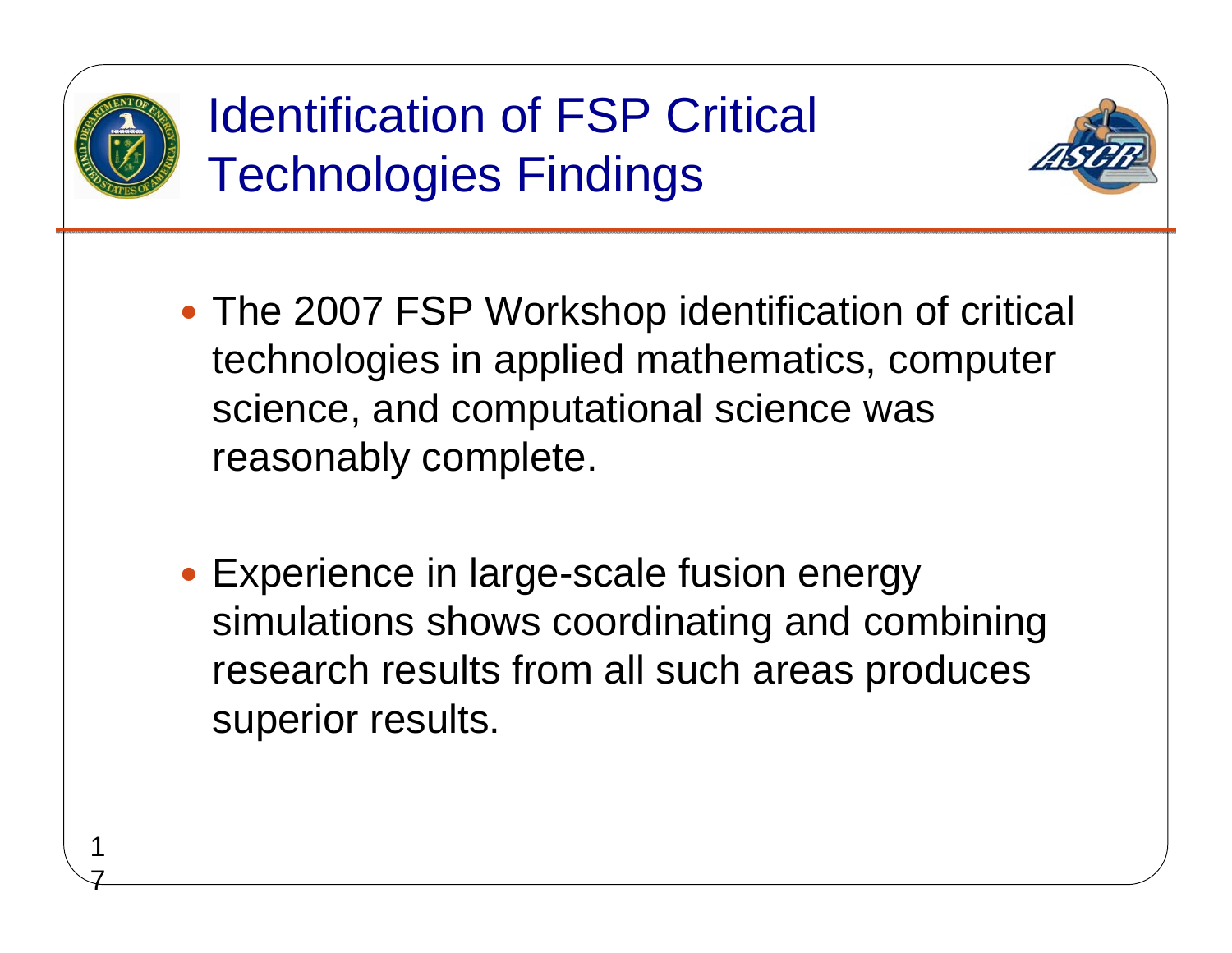

8

Identification of FSP Critical Technologies Recommendation



• ASCR should coordinate its FSP research efforts in applied mathematics, computer science, and computational science to enhance focus and results for FSP.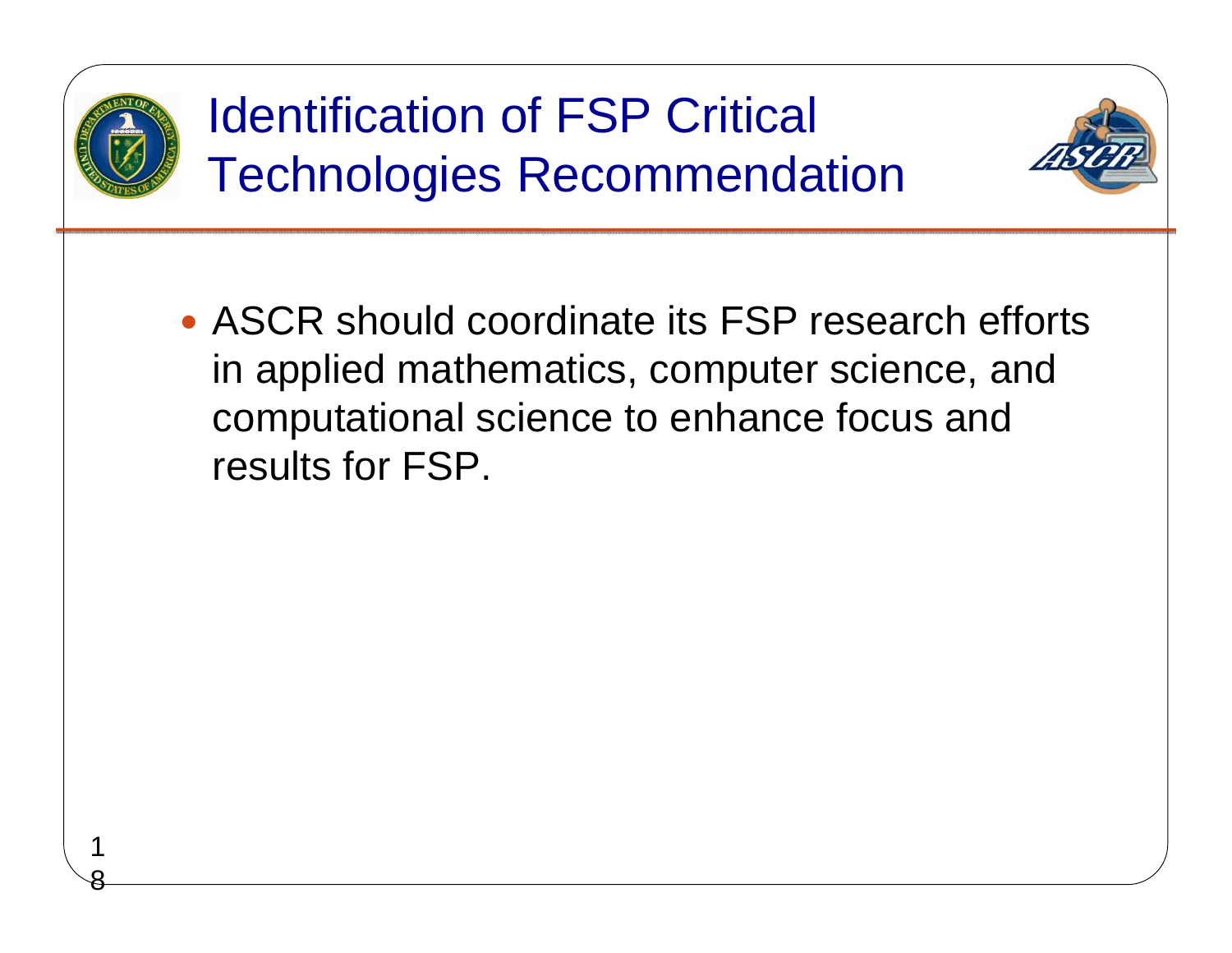

9

### Critical Challenges Addressed in Applied Mathematics



- Multi-physics, multi-scale
- Data-model fusion
- Uncertainty quantification
- Realistically computable models
- Data visualization and analysis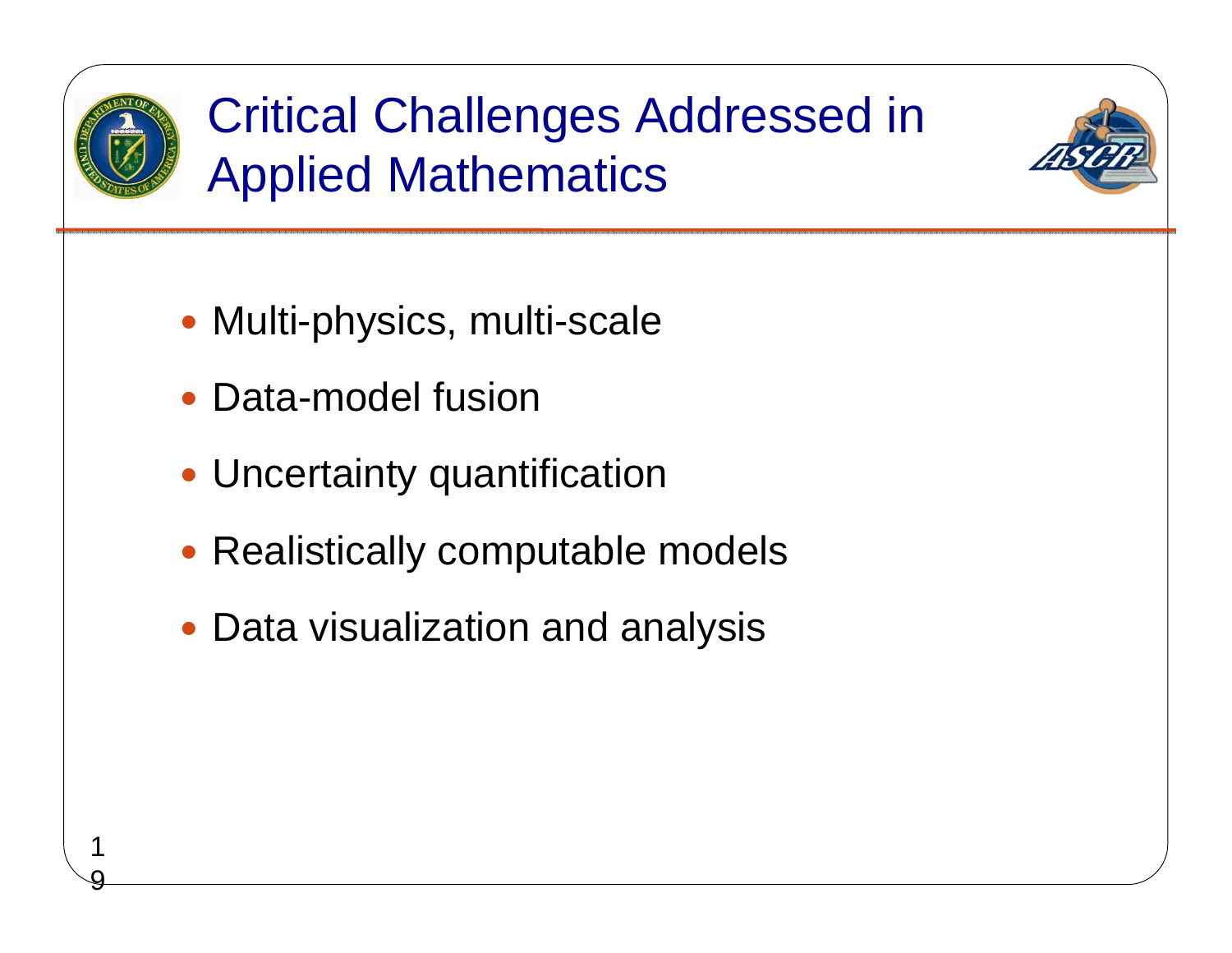

0

### Critical Challenges in Applied Mathematics Findings



• The FSP is rich with opportunities for the development of new mathematical models, analysis techniques, and algorithms.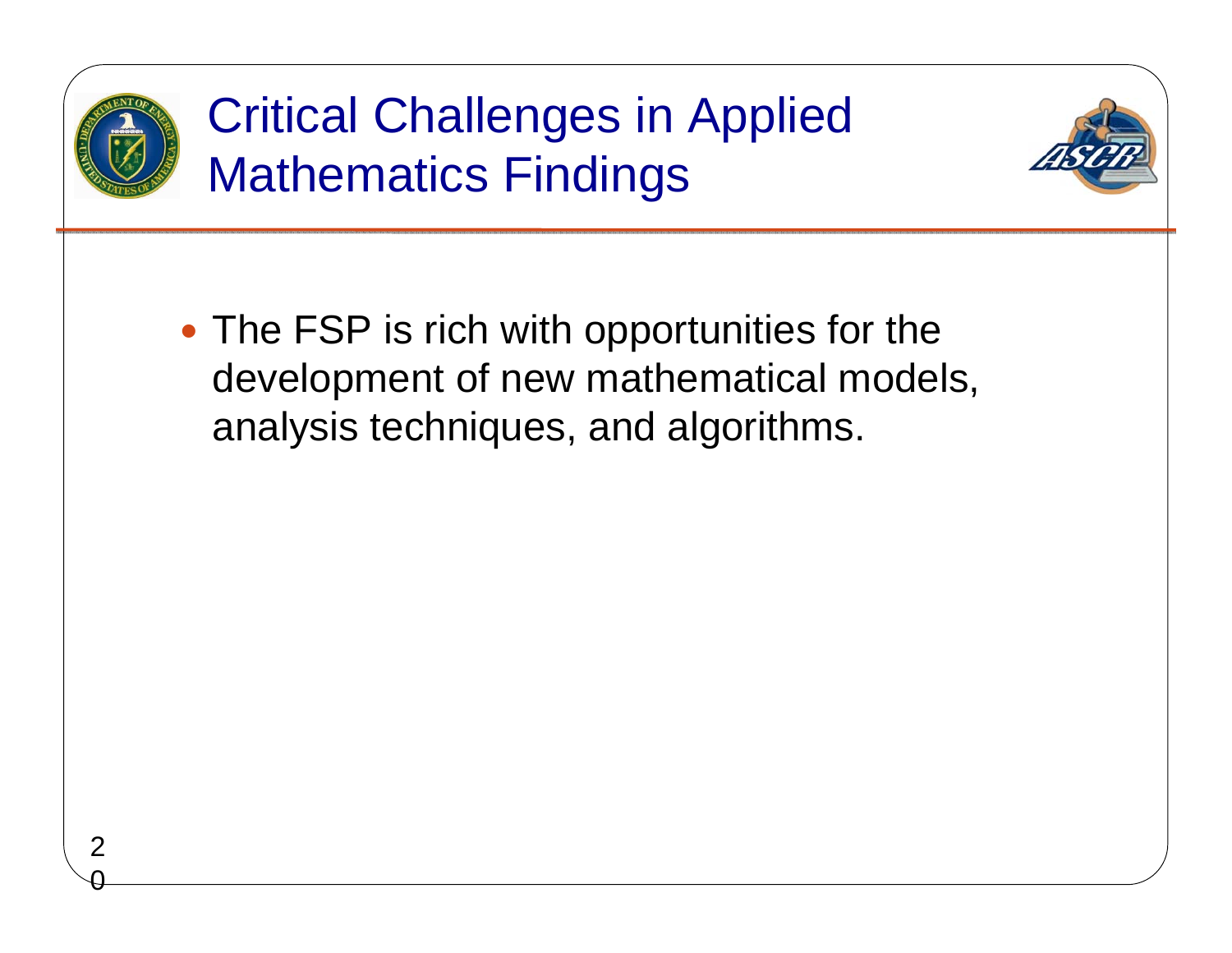

#### Critical Challenges in Applied Mathematics Recommendation



- FSP should engage the applied mathematics community in many areas including:
	- Methods for modeling multi-scale phenomena and multiphysics coupling
	- Sensitivity analysis and uncertainty quantification, datamodel fusion
	- Development of computable models
	- Effective methods for the analysis of computational and experimental datasets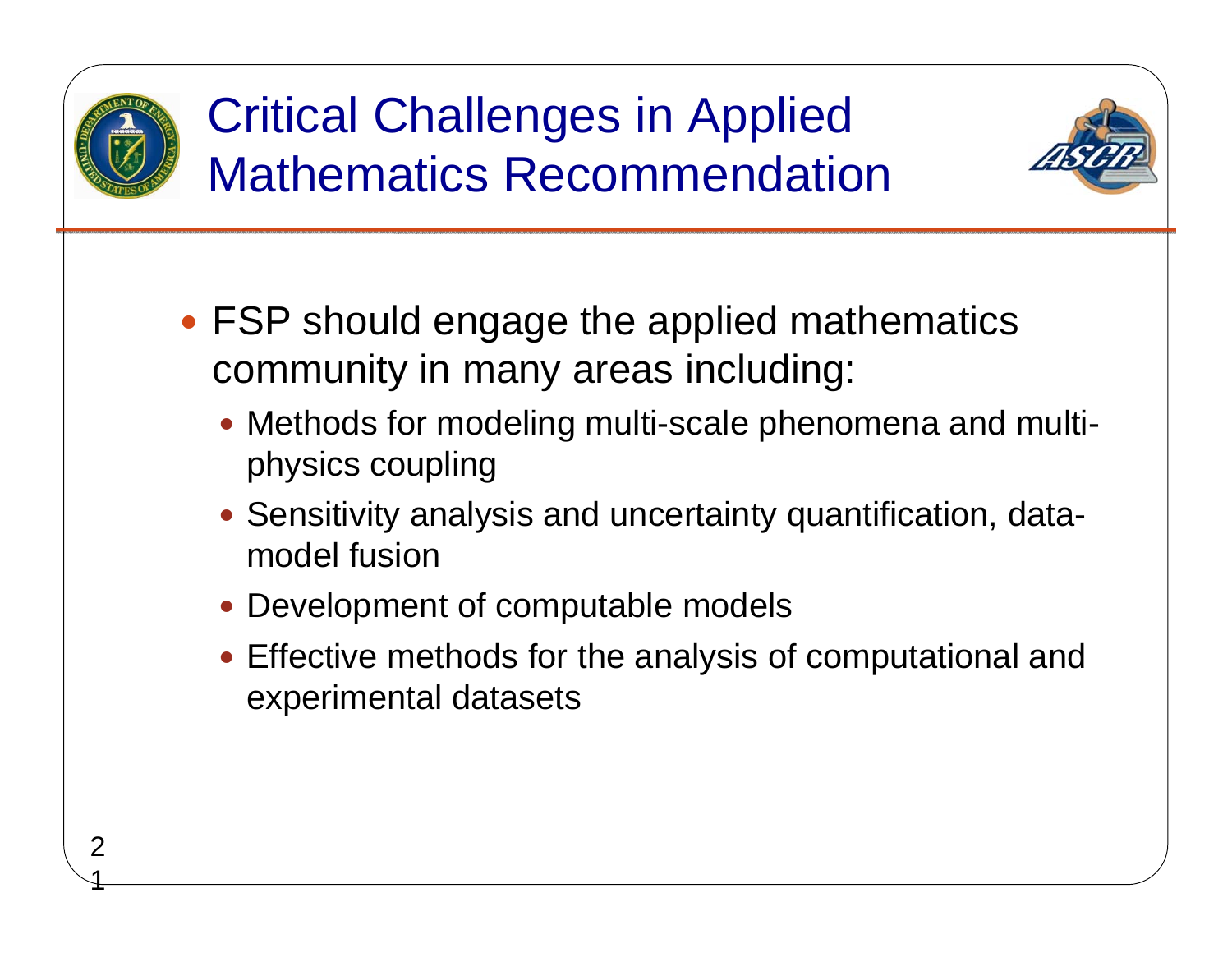

2

#### Critical Challenges Addressed in Computer Science



- Sustained Performance on FSP Applications
	- Heterogeneous, multi-core architectures
	- Need for programming models
	- Rapid pace of change
- Data Management, Visualization and Collaboration
	- Several orders-of-magnitude more data
	- Visual understanding
	- Distributed multi-disciplinary teams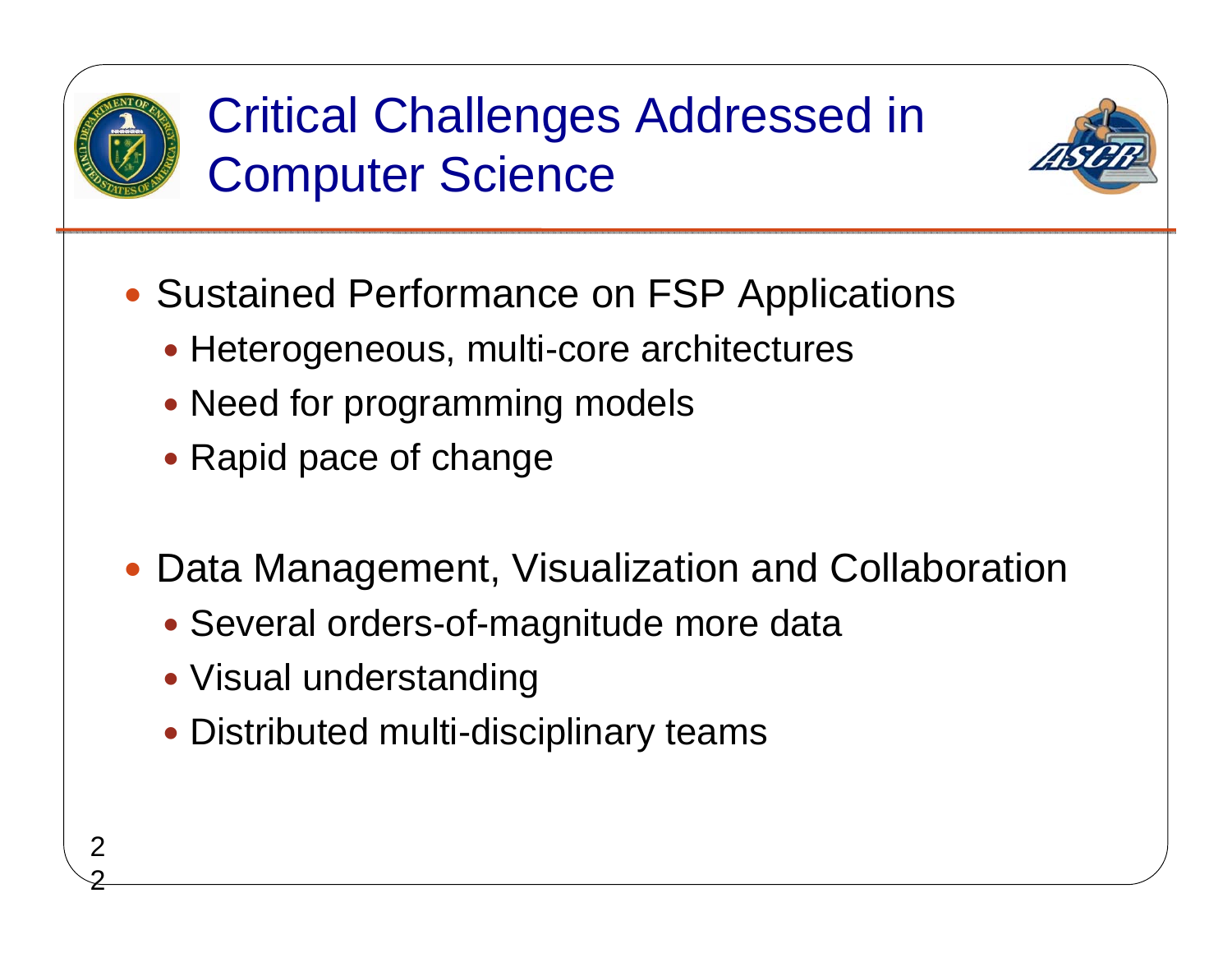

#### Critical Challenges in Computer Science Finding 1



• Achieving sustained performance for FSP applications over time and across multiple platforms is made much more complex by the trend of ultra-scale computers toward many-core, heterogeneous architectures.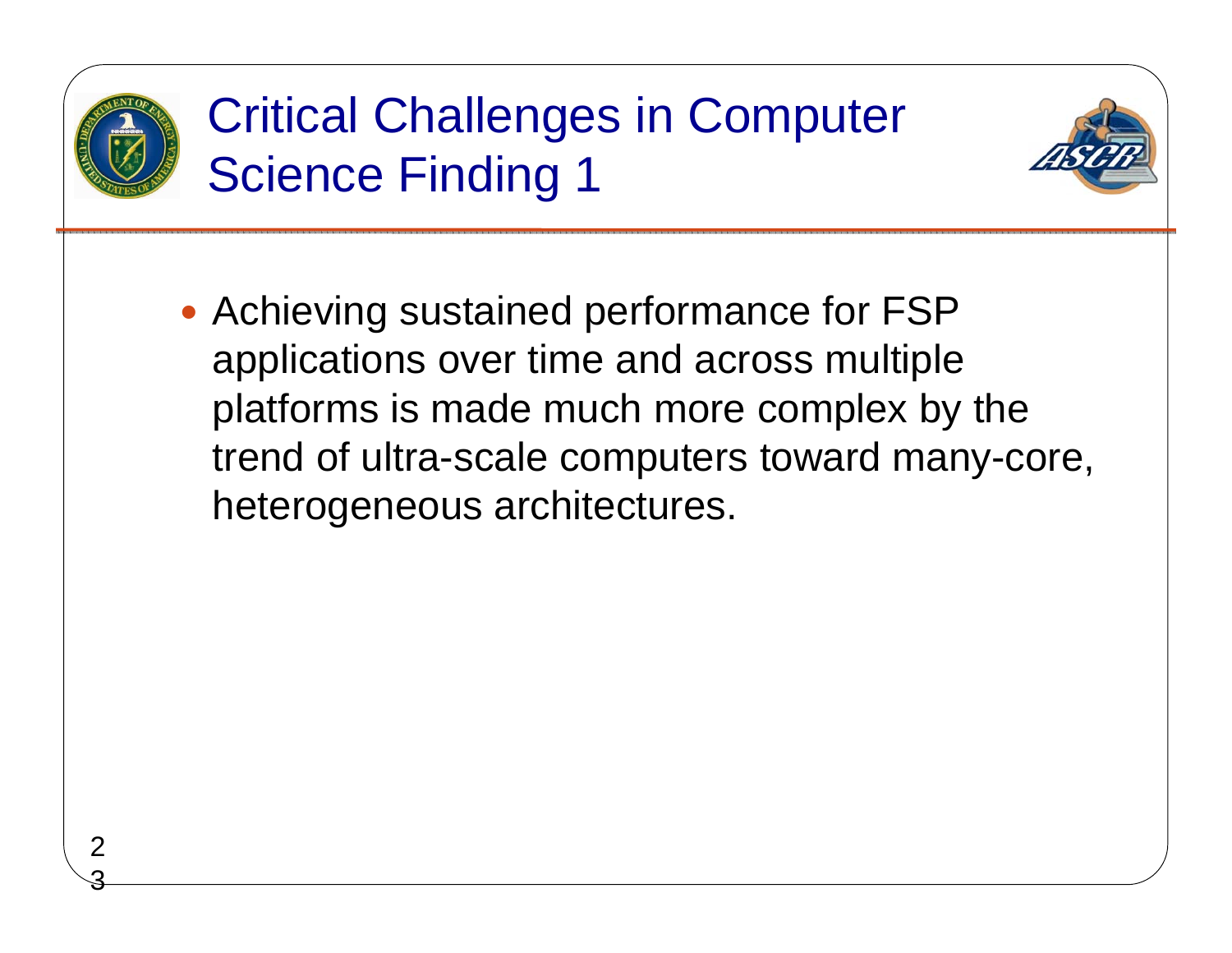

#### Critical Challenges in Computer Science Recommendation 1



• ASCR should support FSP by developing technology that ensures performance meets expectations as simulation applications move among diverse petascale to exascale platforms.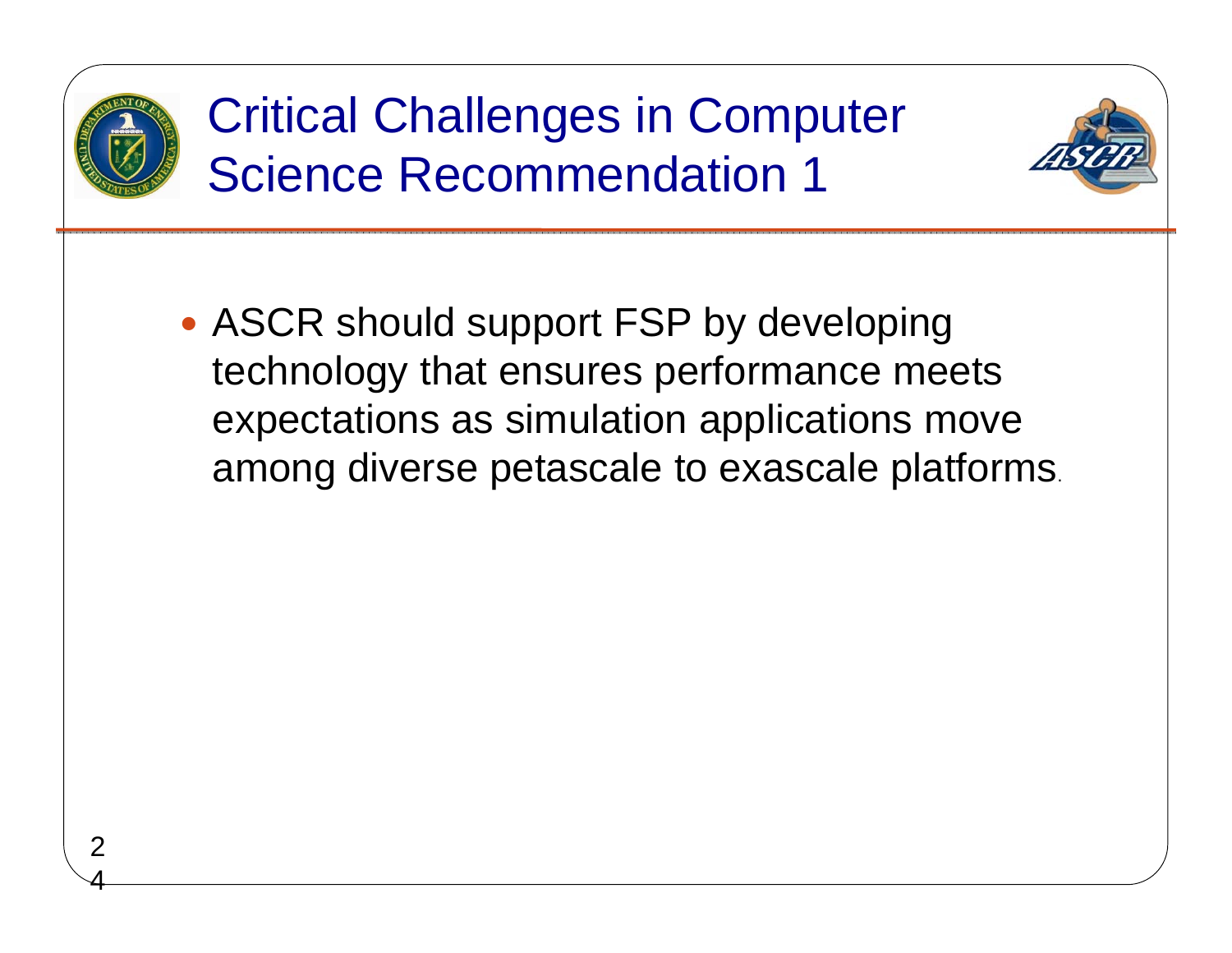

5

#### Critical Challenges in Computer Science Finding 2



• To meet its project goals, FSP requires the management of simulation-generated datasets, the visualization of these data, and the facilities and tools for collaboration by a worldwide research community.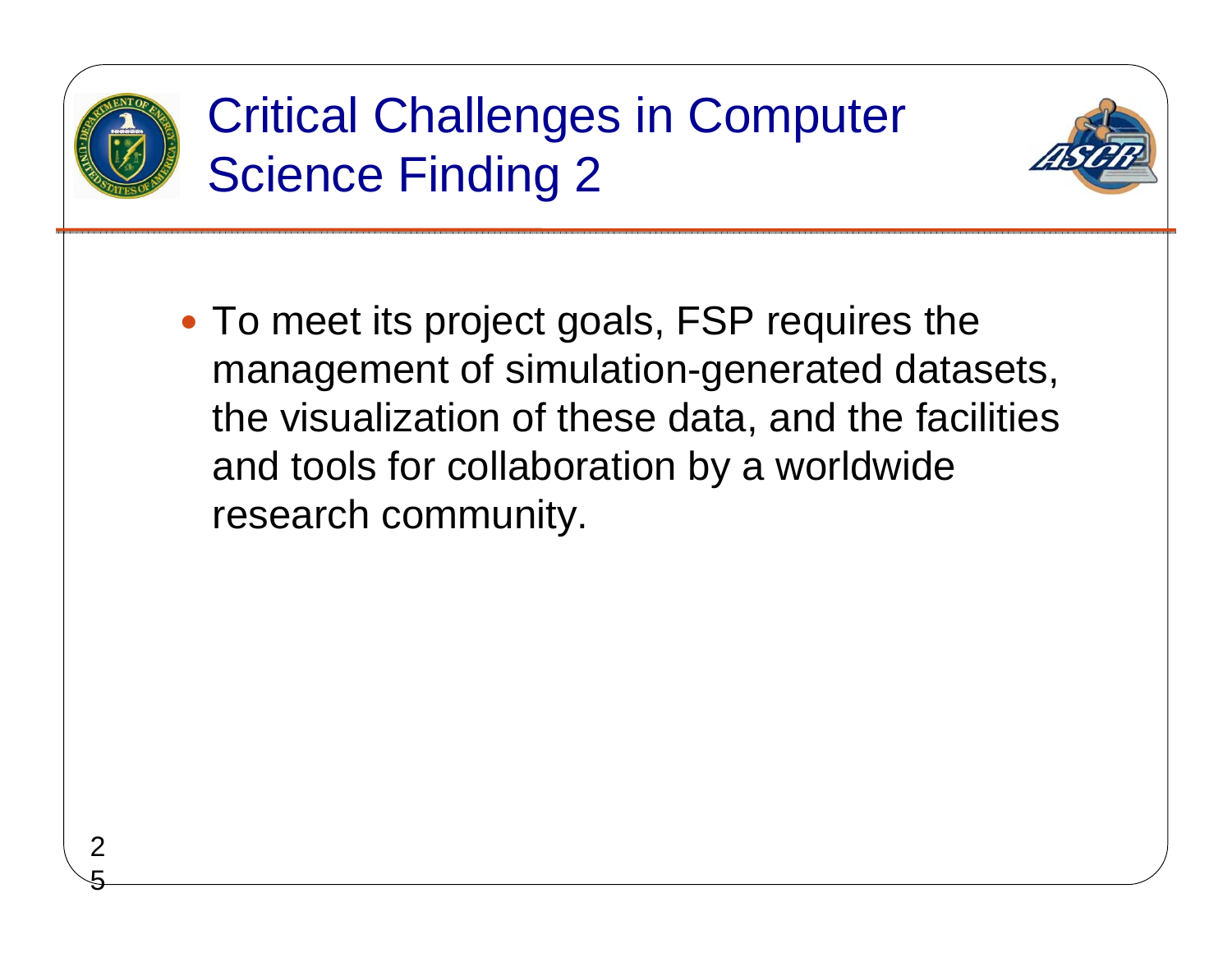

6

#### Critical Challenges in Computer Science Recommendation 2



- FES and ASCR should dedicate resources to developing and deploying:
	- Distributed data management technologies that will provide rapid and easy access to FSP data
	- Visualization technologies that can be efficiently utilized for the anticipated large-scale data repository, as well as for the requirement of real-time graphical information sharing
	- Collaboration technologies aimed at unifying a distributed scientific team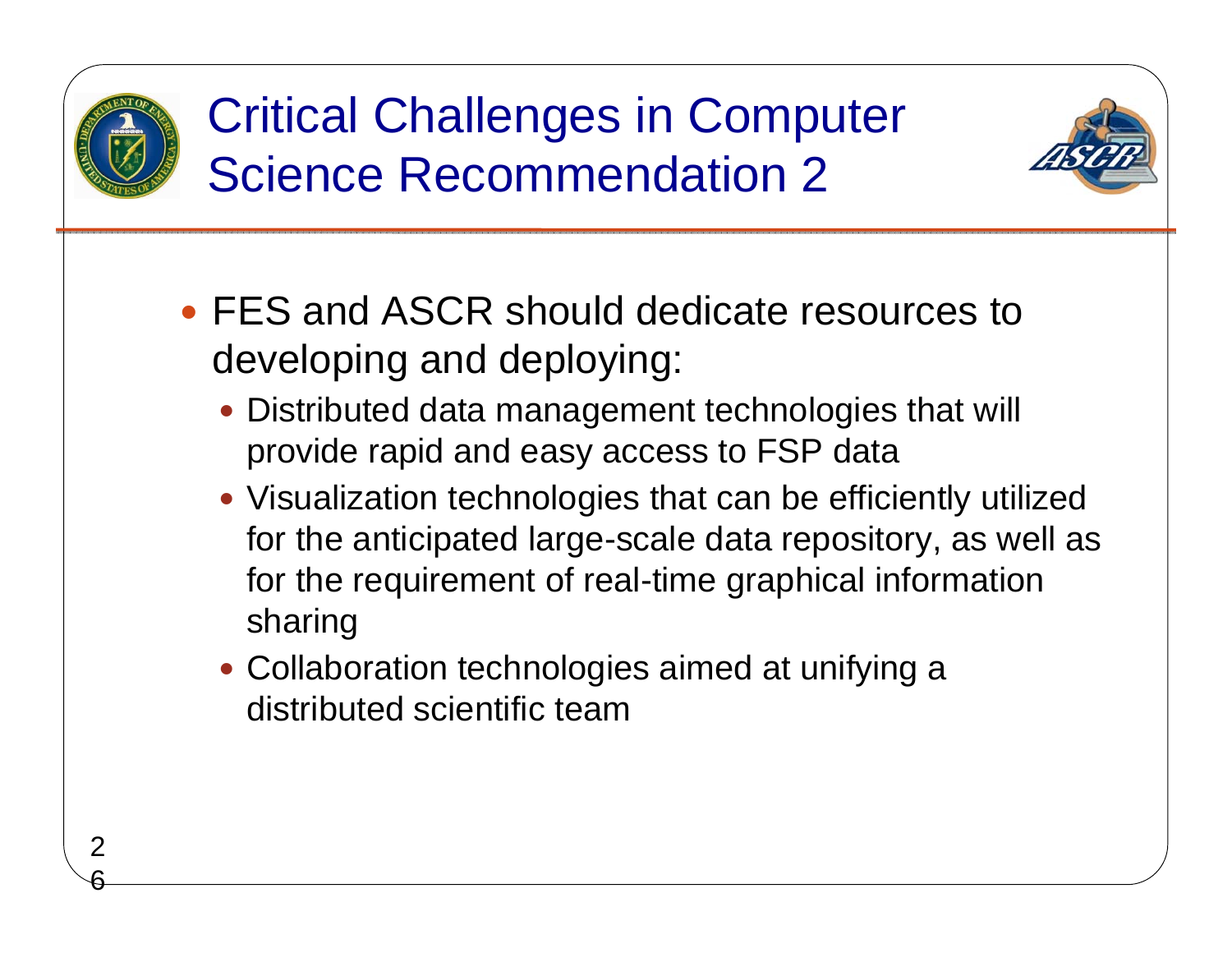

Critical Challenges Addressed in Computational Science



- Frameworks
	- Enforces software engineering discipline
	- Reduces complexity and enhances productivity
- Workflow
	- Currently has limited use
	- Extension needed for capability-based actors and provenance
- Verification and Validation
	- Learn lessons from NNSA ASC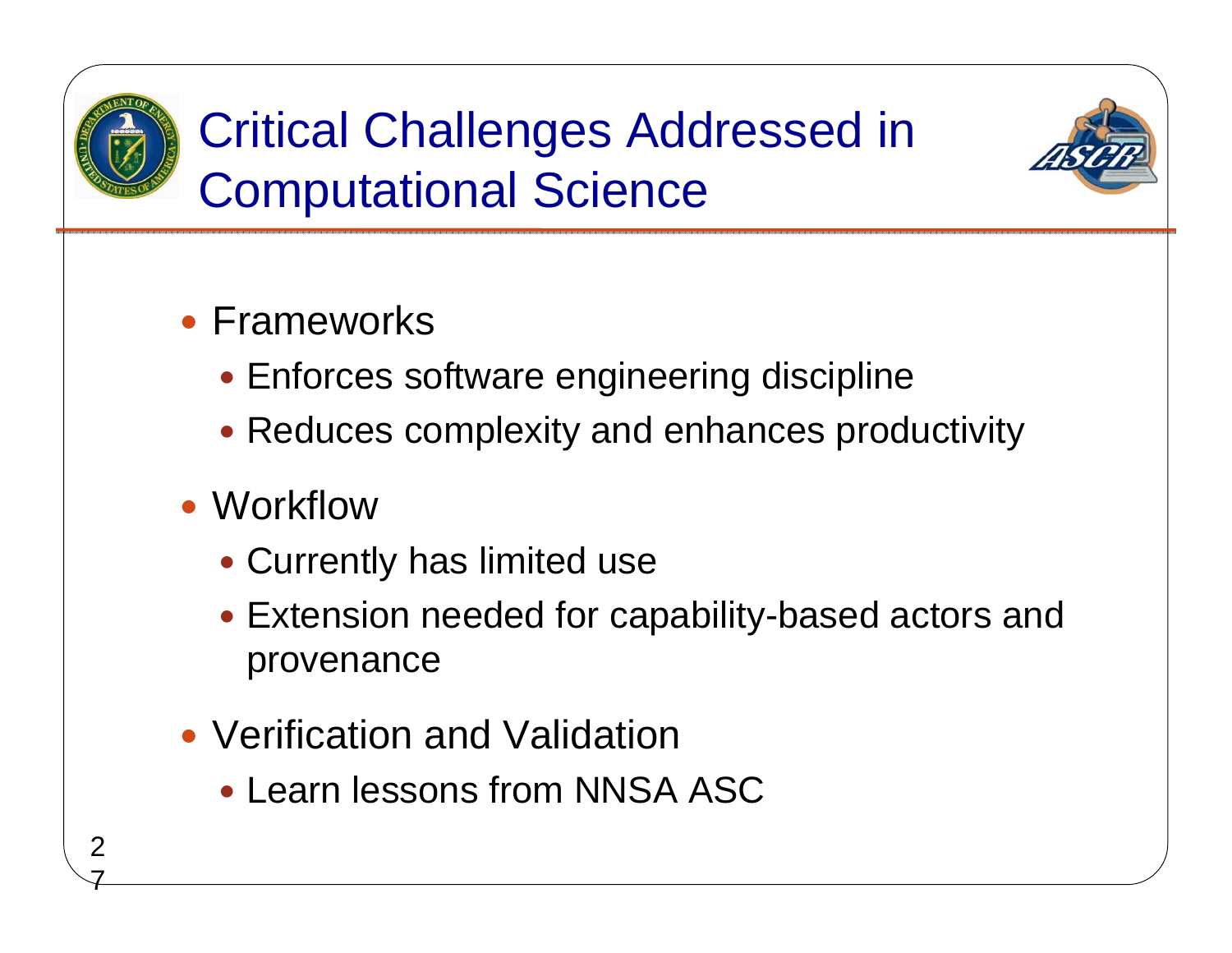

#### Critical Challenges in Computational Science Finding



• Computational frameworks, utilization of workflow tools, and systematic V&V methodology are all important for the success of FSP.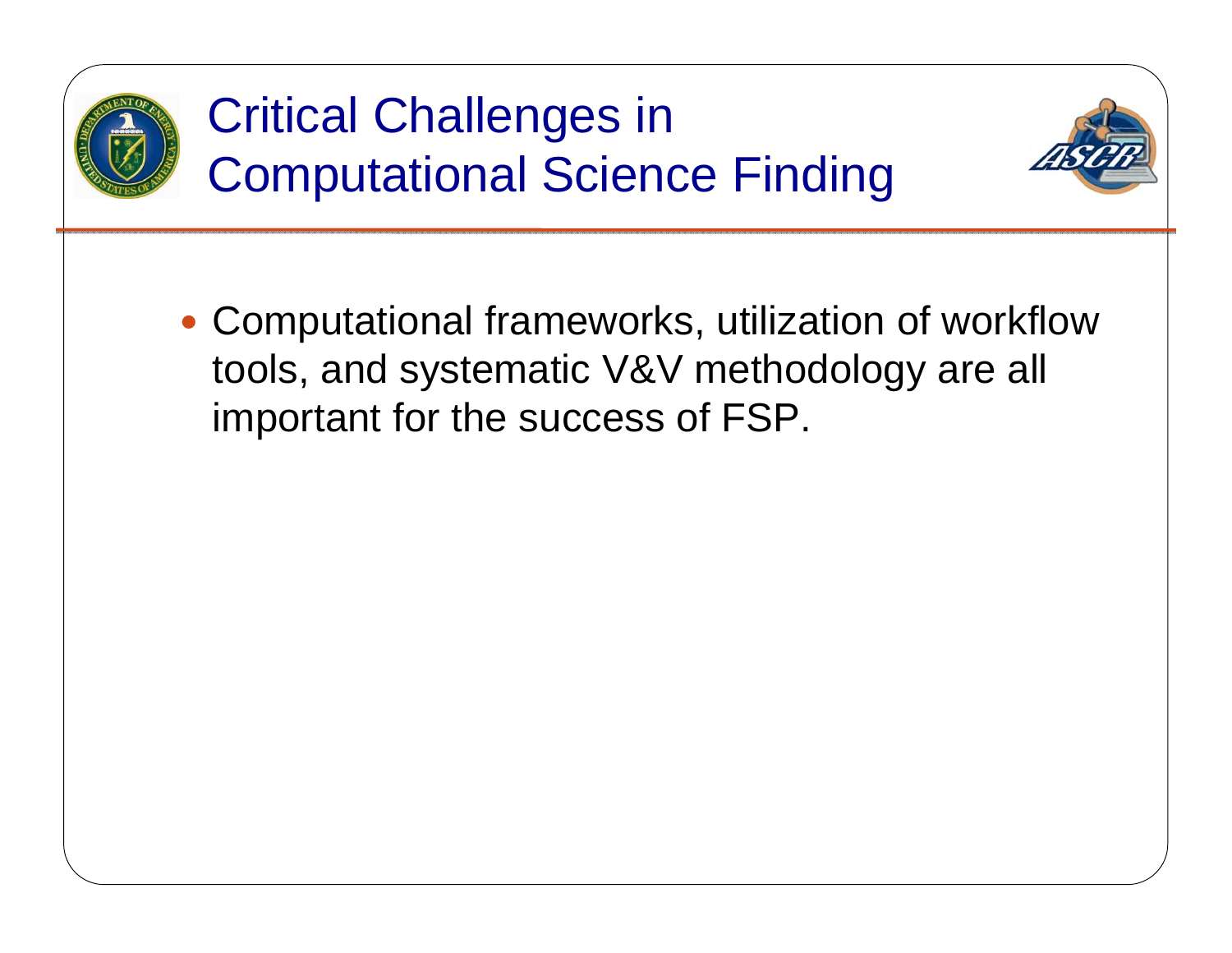

### Critical Challenges in Computational Science Recommendation



• ASCR has considerable experience and expertise in each of these areas and should take the lead in recommending appropriate solutions to FSP.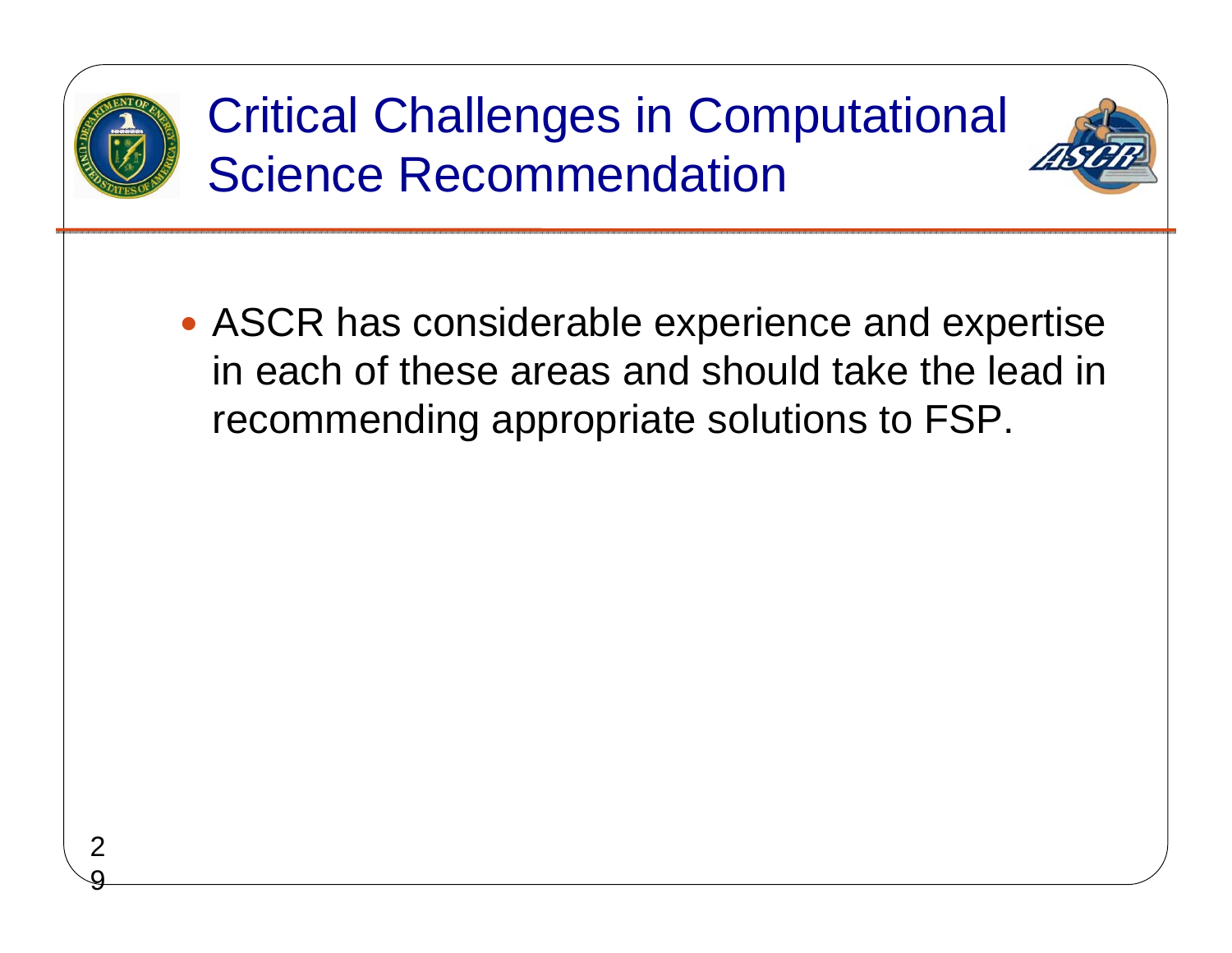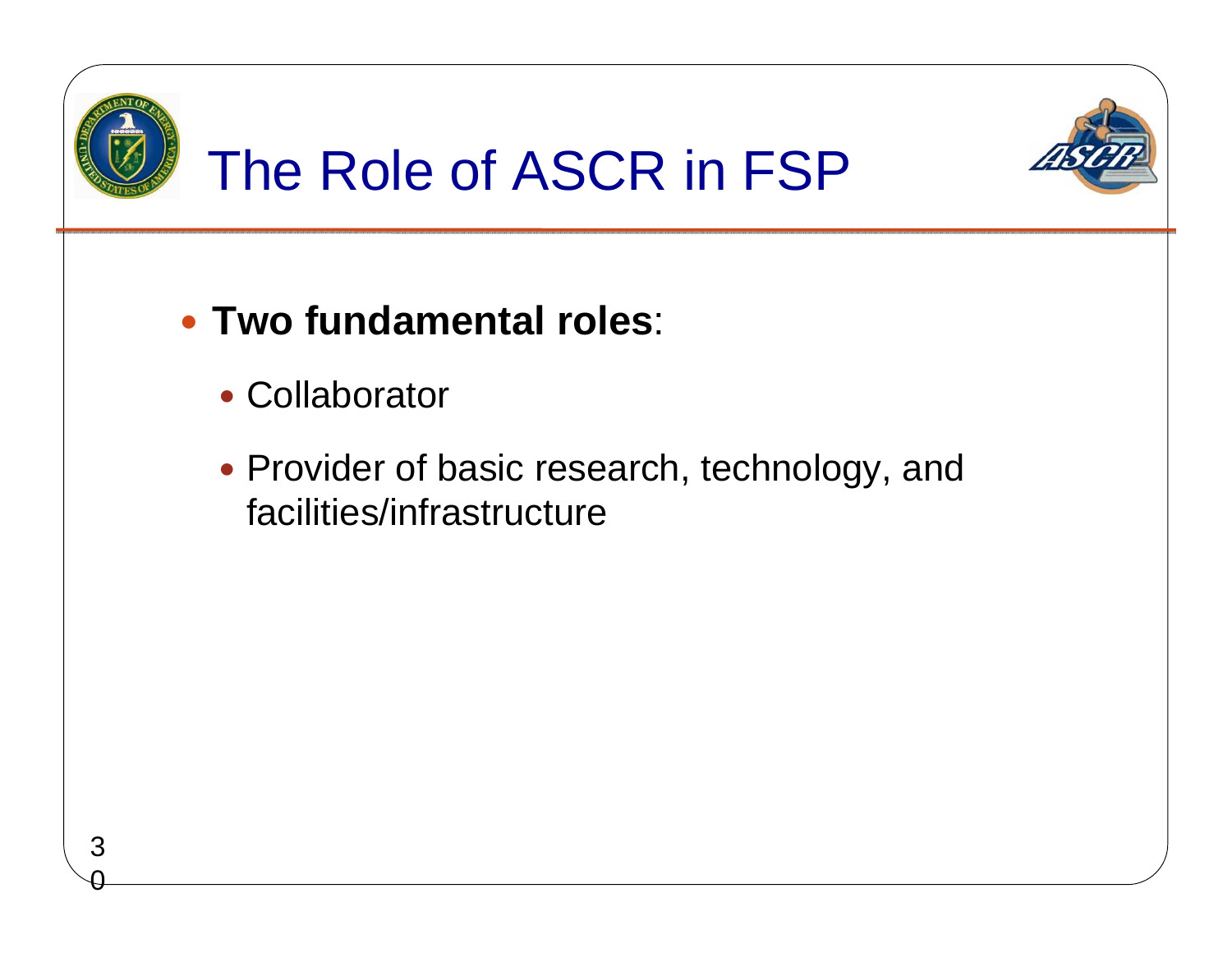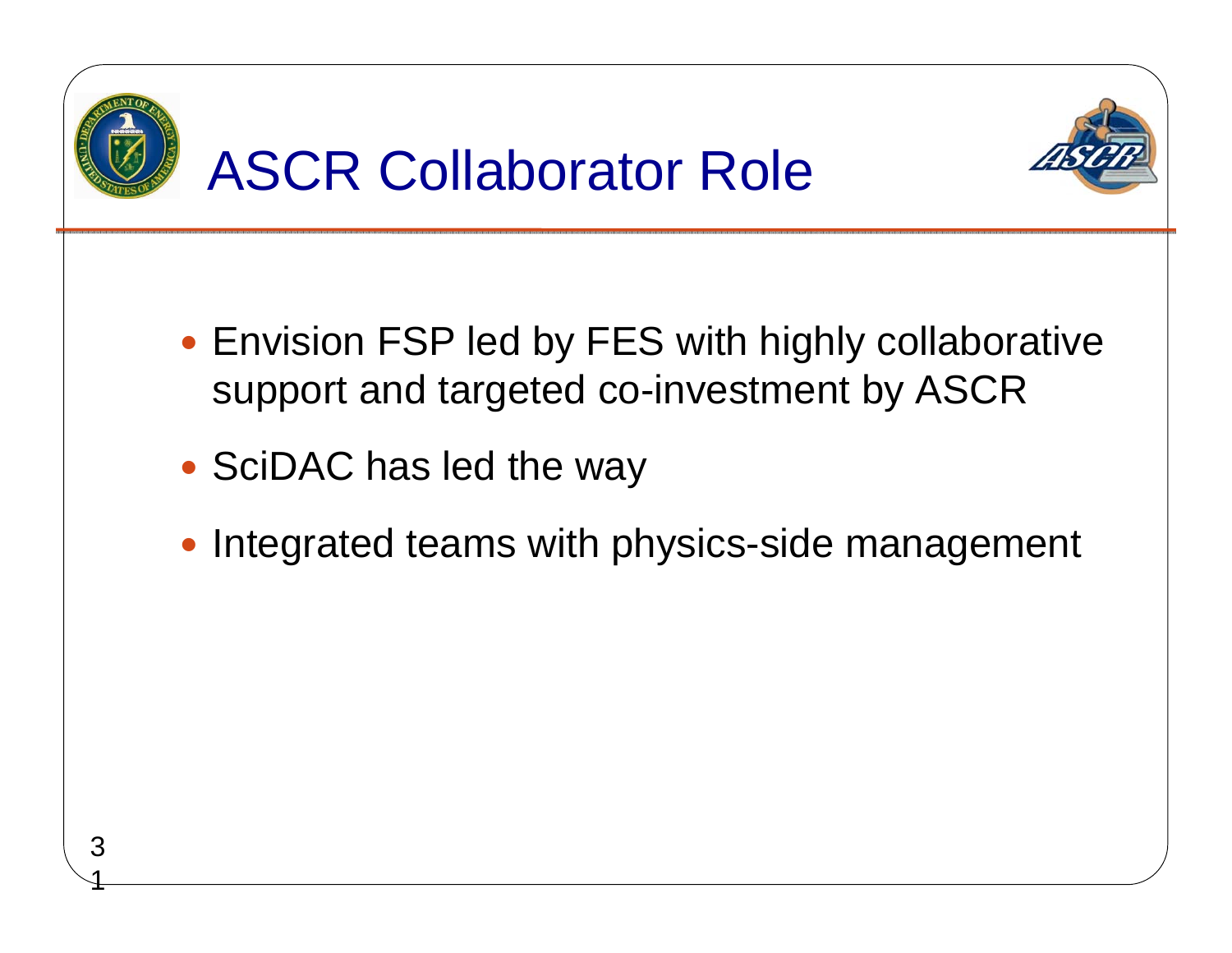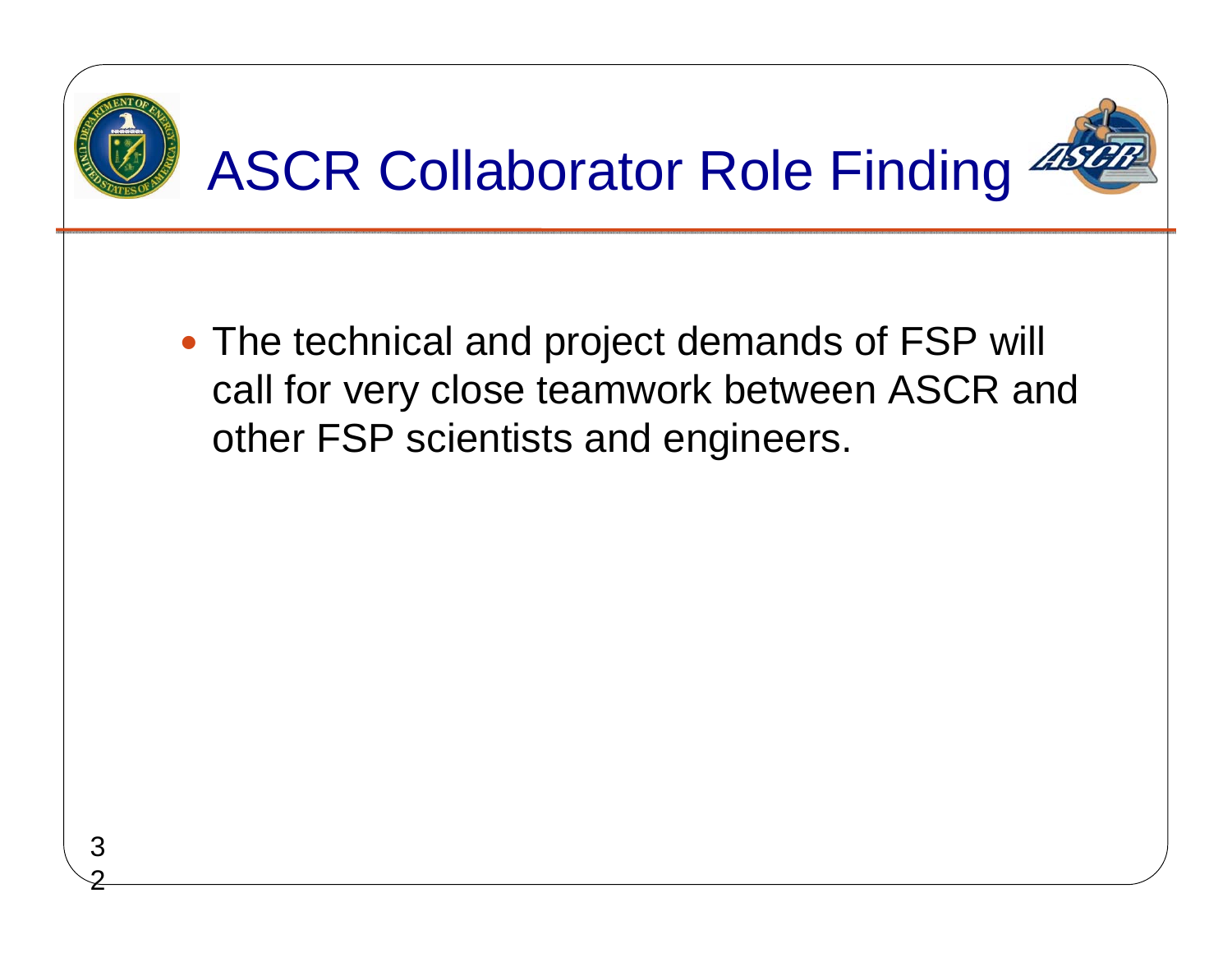

### ASCR Collaborator Role Recommendation



• ASCR should adopt a policy of its scientists participating in integrated task teams when dictated by the needs of FSP. We envision the project management structure will remain on the physics side, with each ASCR scientist interacting closely with a number of physicists on specific subprojects in the FSP structure.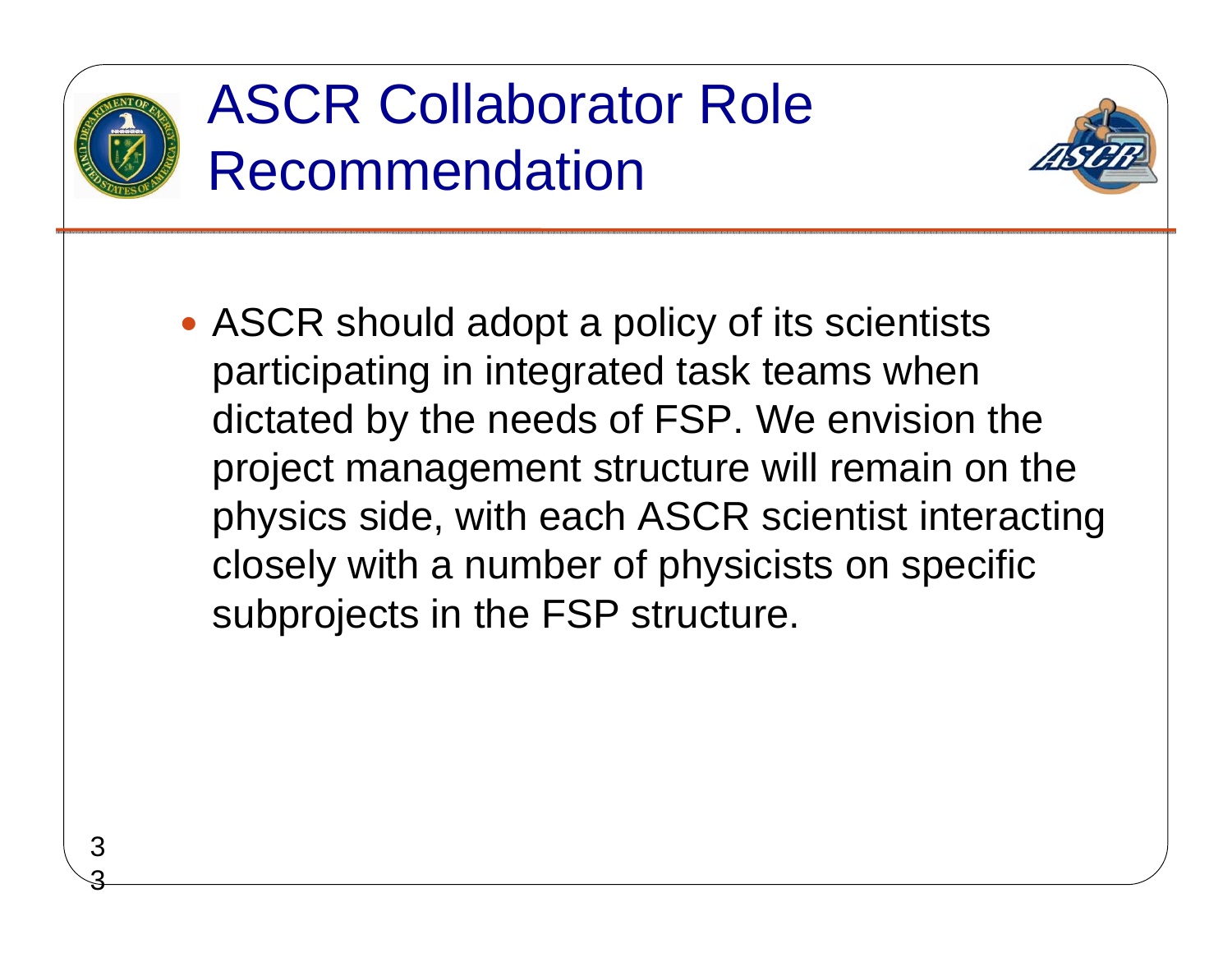

4

Role of Basic Research in Applied Mathematics and Computer Science Finding



• A strong element of basic research including basic research in applied mathematics and computer science will be important to the success of FSP.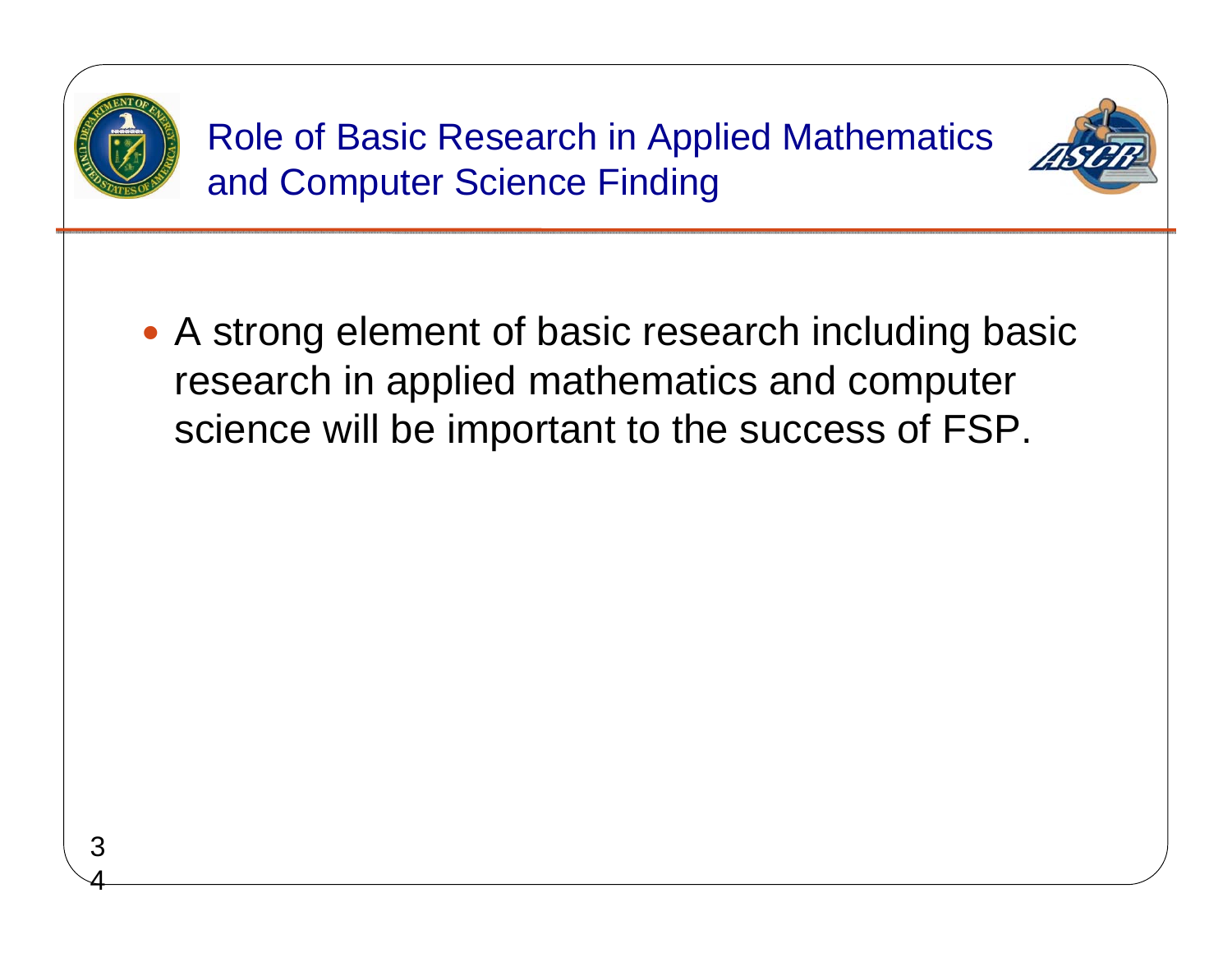

5

Role of Basic Research in Applied Mathematics and Computer Science Recommendations



- The SciDAC model (collaboration encouraged and supported through co-funding of efforts between ASCR and science offices), may be employed in developing partnerships at the base research program level.
- In addition to promoting collaboration through an appropriate funding model, mechanisms need to be provided which encourage frequent interaction among the researchers involved.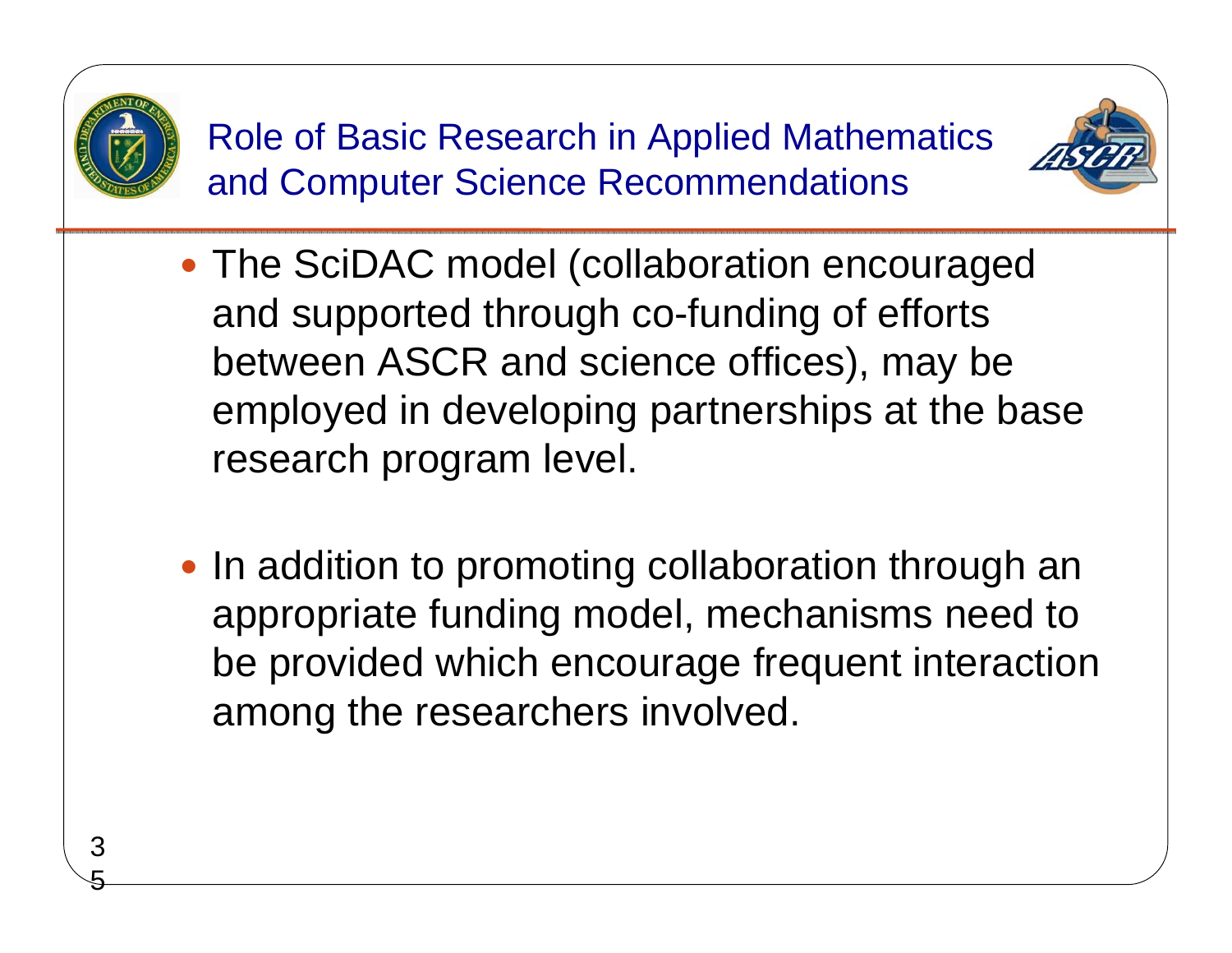

### Role of Applied Research **Finding**



• ASCR applied research will play a critical role in practical application of new fusion simulationspecific, as well as general knowledge in applied mathematics and computer science as a necessary step to meeting FSP goals.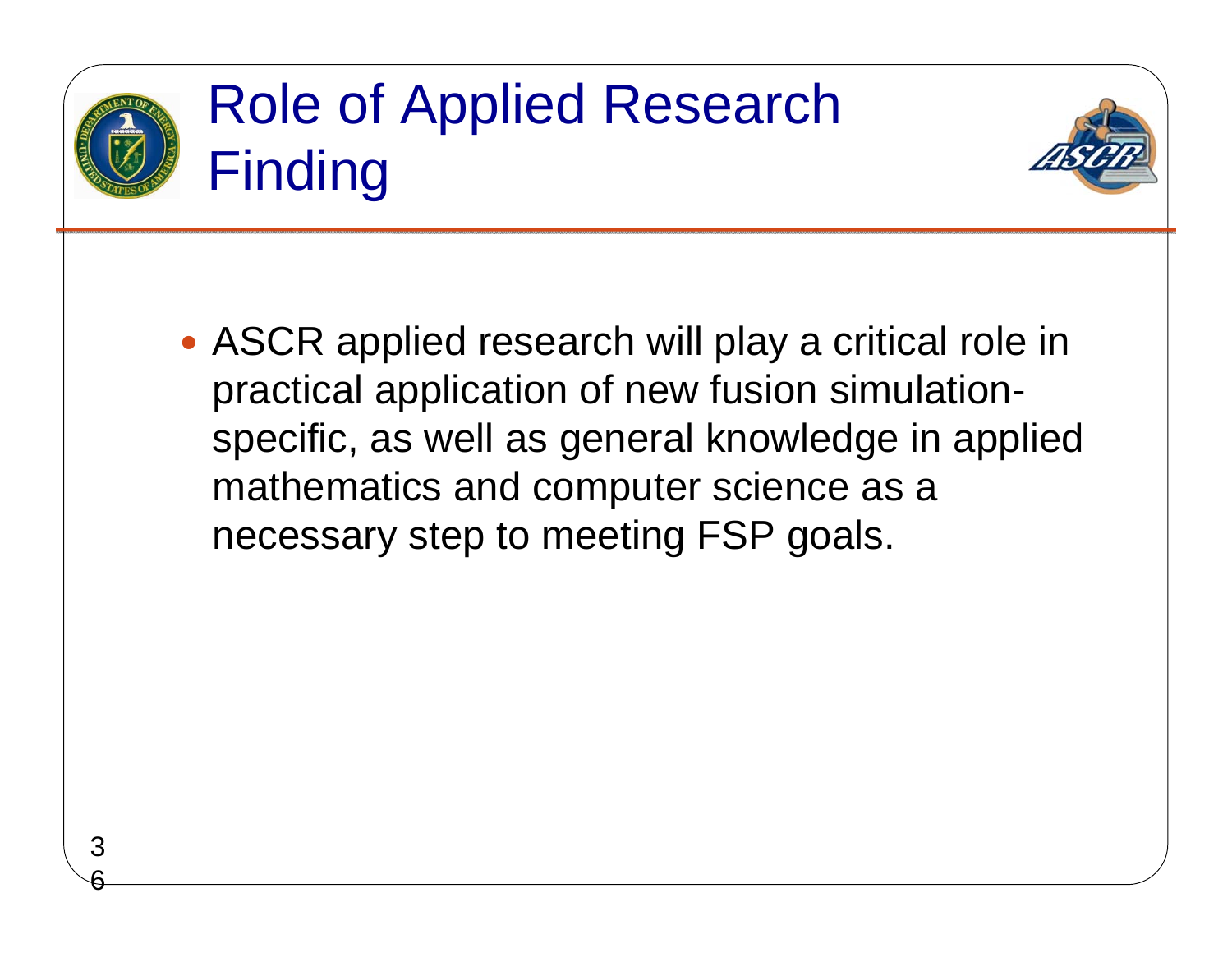

### Role of Applied Research Recommendation



• In addition to playing a strong collaborative role in FSP applied research, ASCR should take steps to ensure applicable results of other applied research supported by ASCR be made available and if necessary, tailored to FSP. *(see http://www.mcs.anl.gov/hs/software/ASCR\_SW\_Catalog.html)*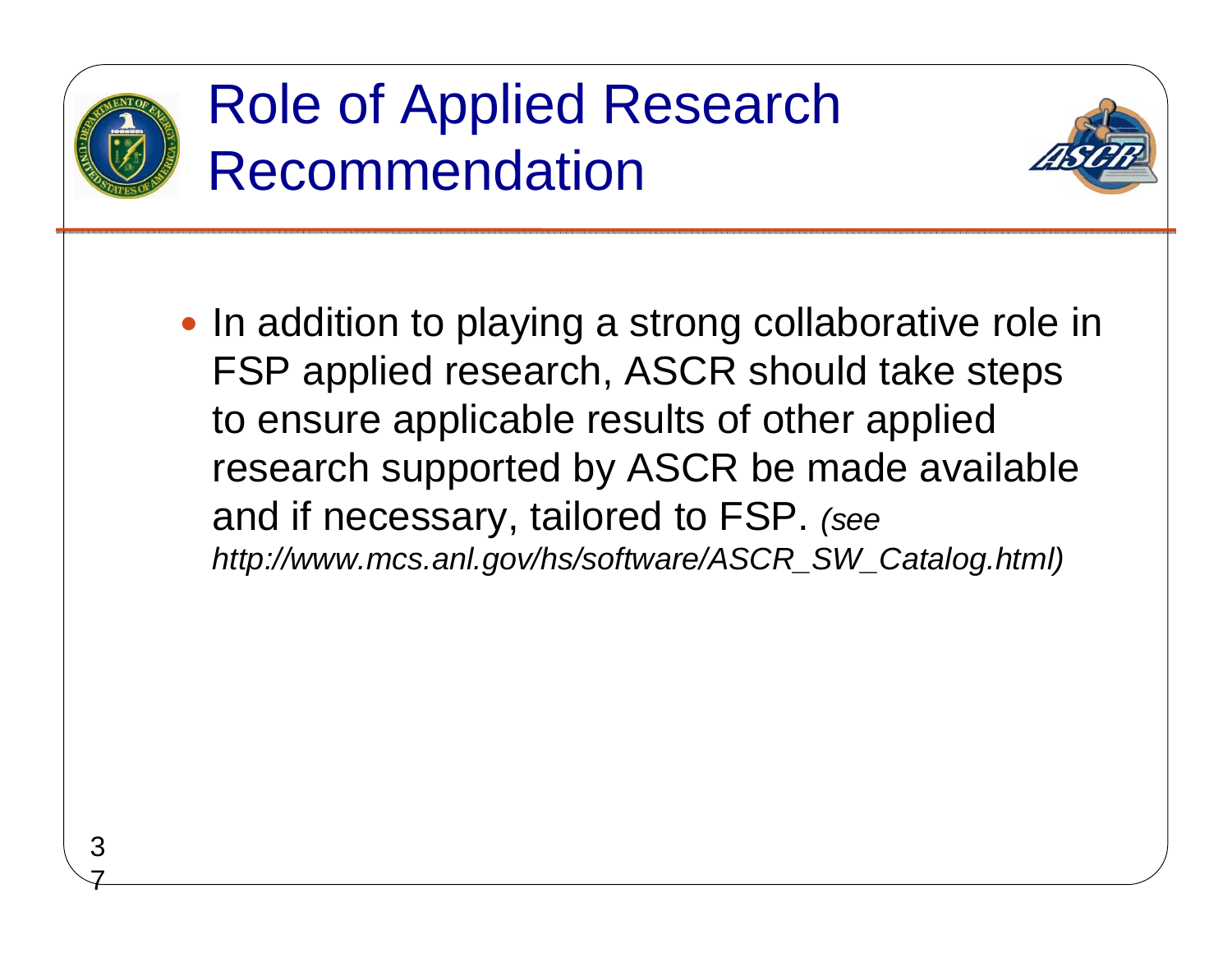



- y **Areas identified**:
	- Hardware Infrastructure
	- Software Infrastructure
	- User Services

8

• Network Infrastructure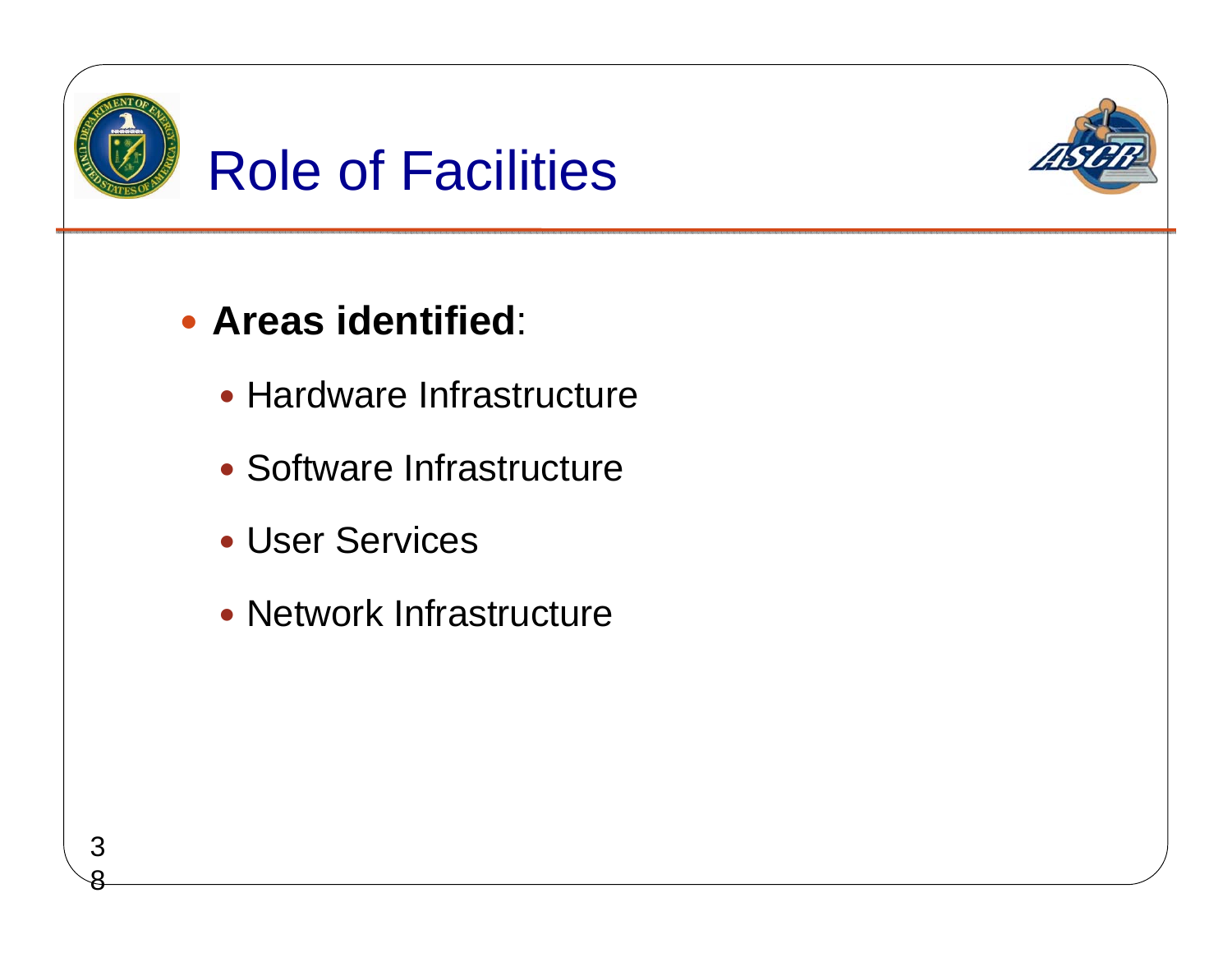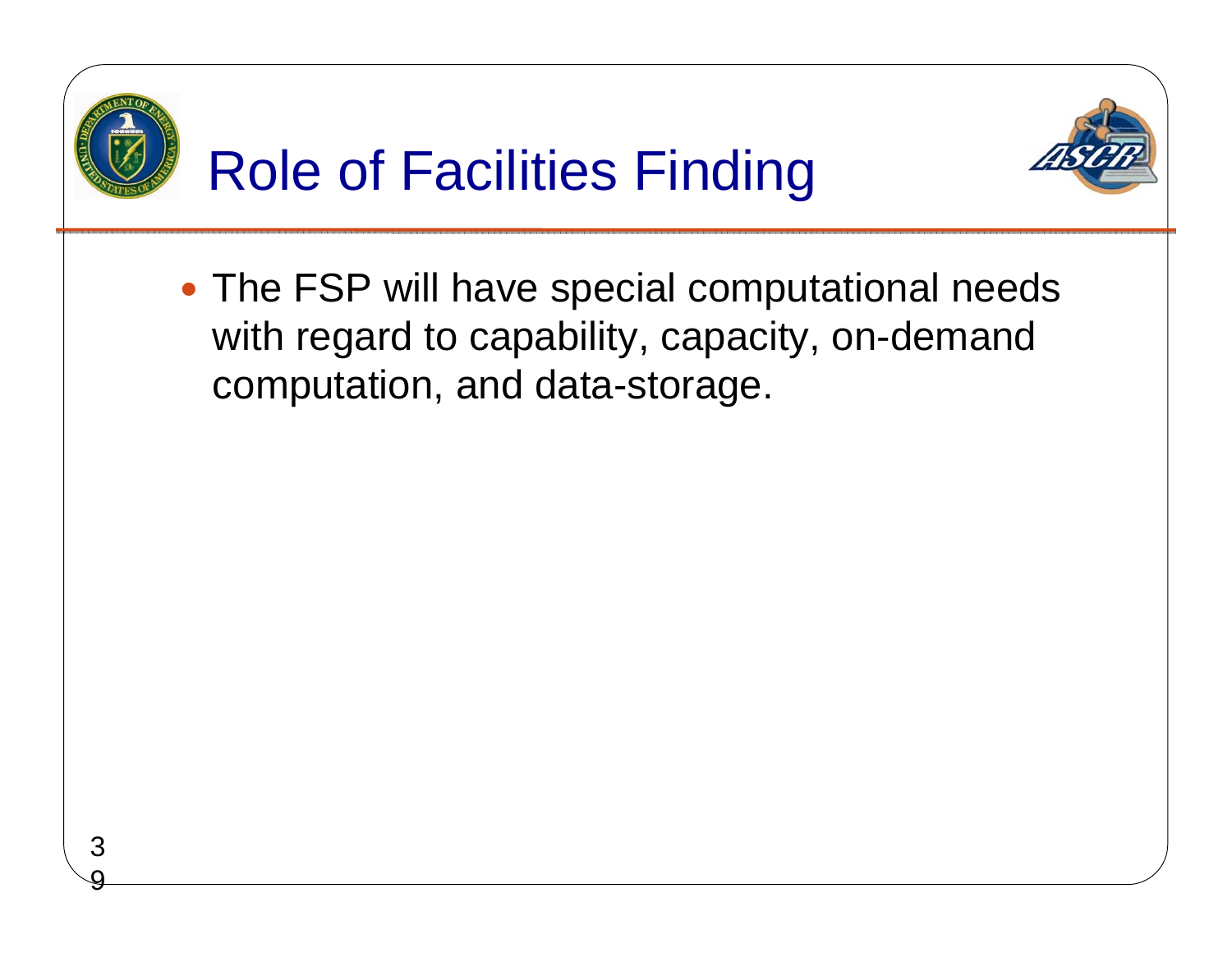

0

### Role of Facilities Recommendation



• A partnership between ASCR and FES to determine an appropriate set of hardware requirements for FSP would benefit both offices. Special solutions will need to be developed such as separate queues, dedicated systems, and special data repositories.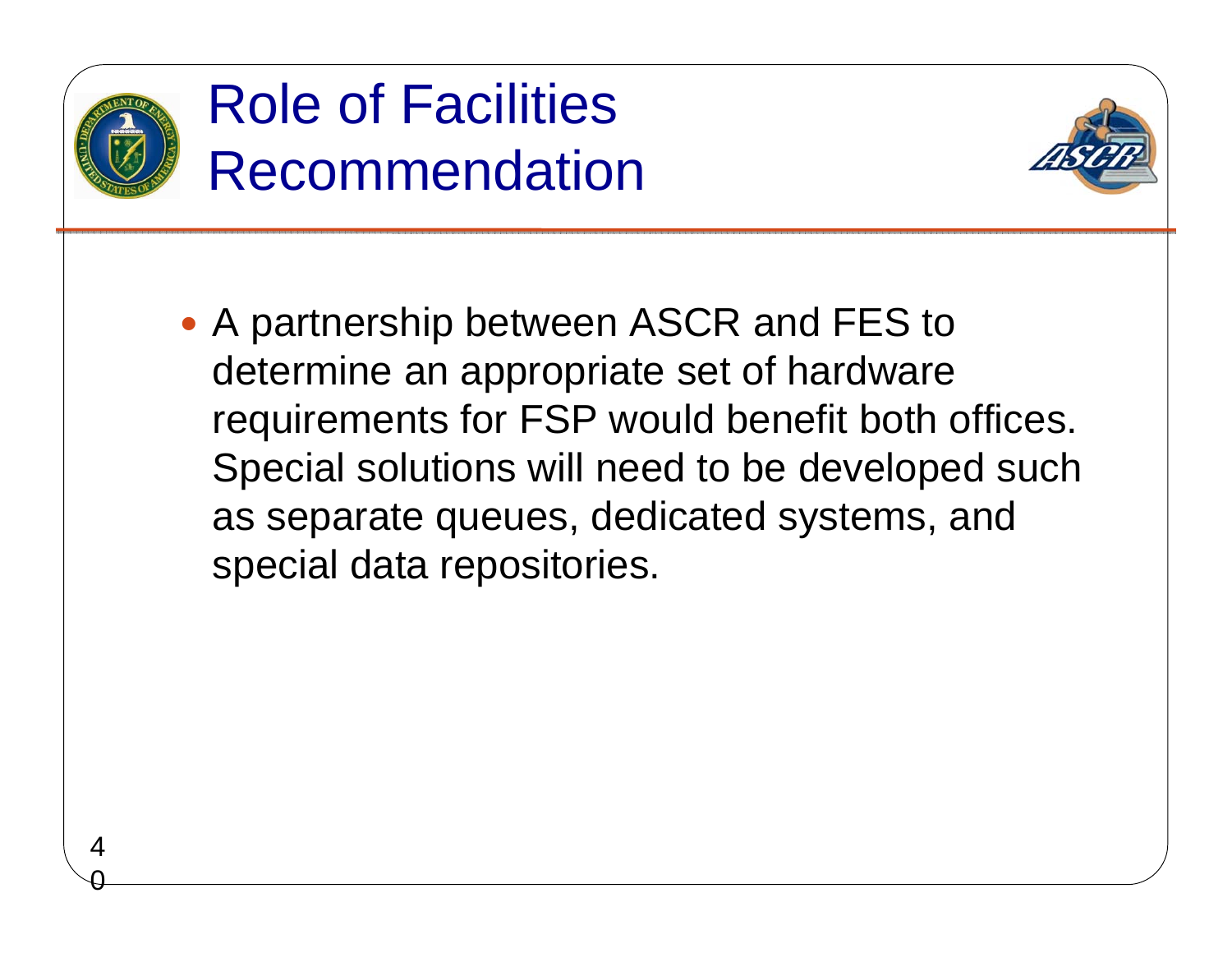

1

### ASCR Challenges in **FSP Execution**



- FSP Sociology
	- Project pressures
	- Lack of publications
- ASCR Technology Insertion into FSP
	- Chain: basic research to applied research to engineering
- Software Engineering
- Application Development Productivity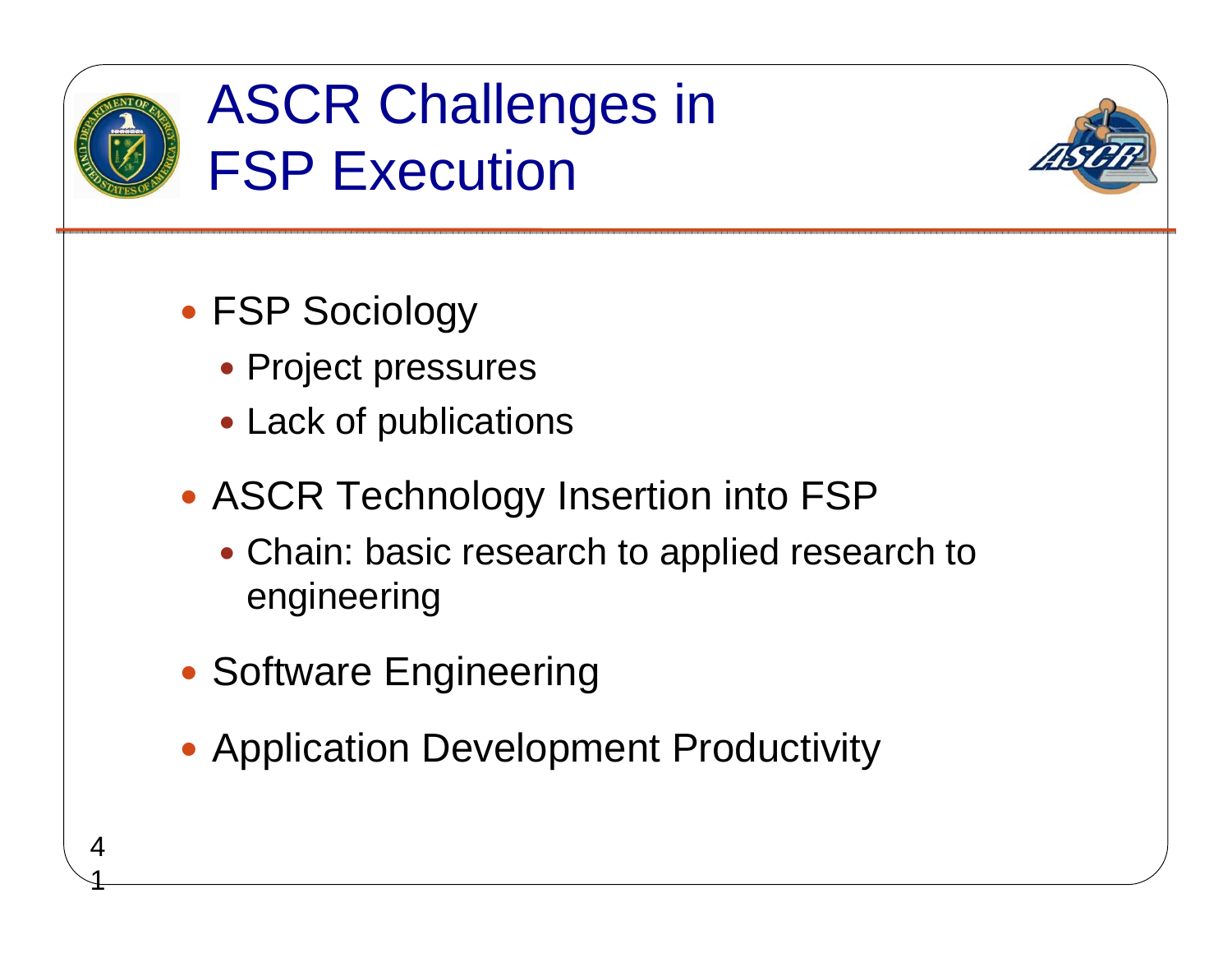

2

### ASCR Challenges in FSP Execution Findings



- ASCR has a predominately research culture, and participation in FSP will present significant challenges including:
	- Transitioning research results into production software
	- Attracting and retaining researchers
	- Maintaining good software engineering practices
	- Maintaining a productive development environment for high-quality software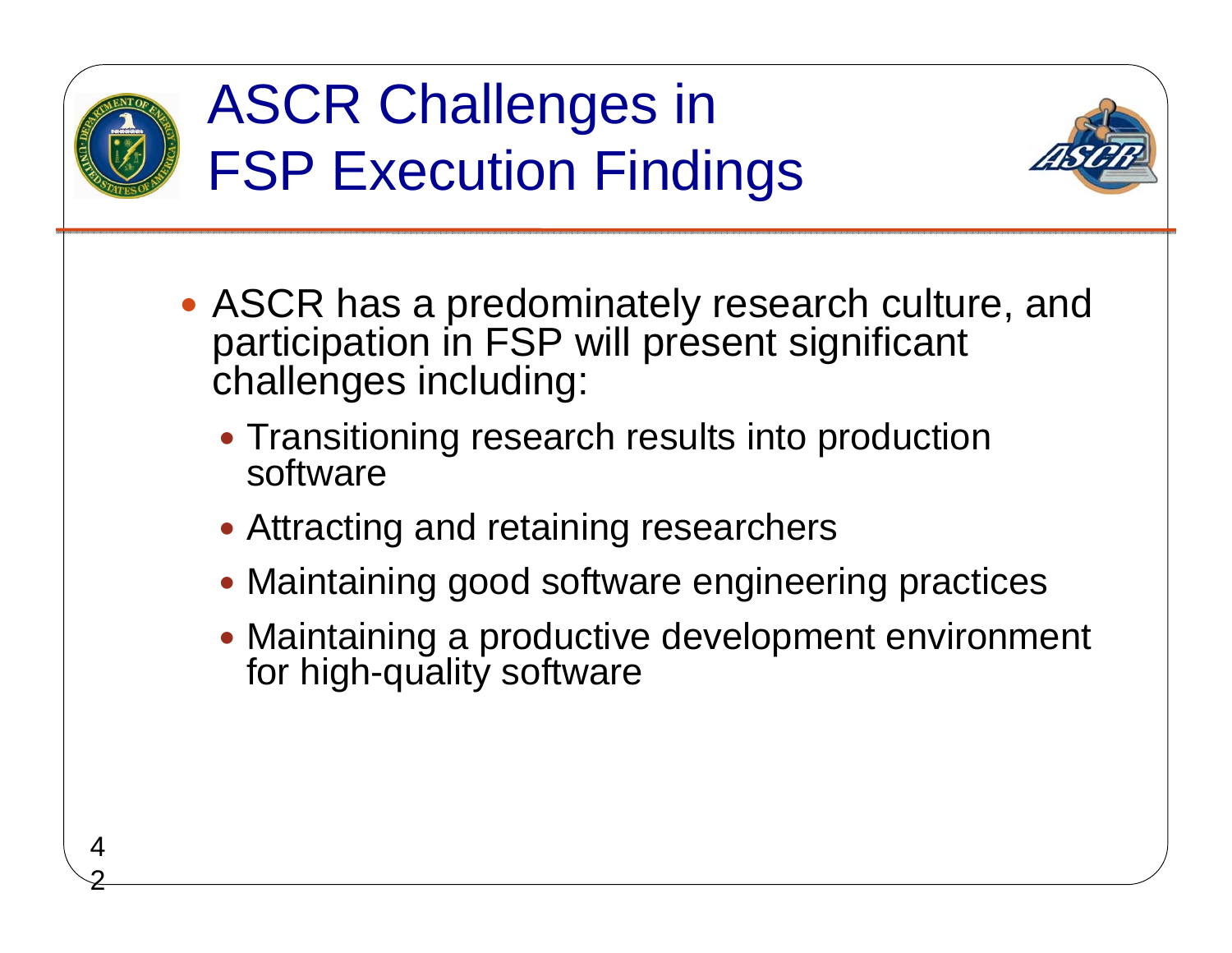

3

### ASCR Challenges in FSP Execution Recommendations



- ASCR should:
	- Develop and implement methods to attract, motivate, and reward researchers to participate in FSP
	- Early on, address the challenge of fostering a culture in which research creativity exists alongside project engineering discipline, one capable of transferring new applied mathematics and computer science knowledge from a research paper to FSP production code
	- Establish and enforce good software engineering standards
	- Establish a software quality activity tasked to gather and disseminate SQA best practices into FSP (especially in the areas of software verification and testing);
	- Leverage existing software development productivity tools and further efforts to improve software development environment.